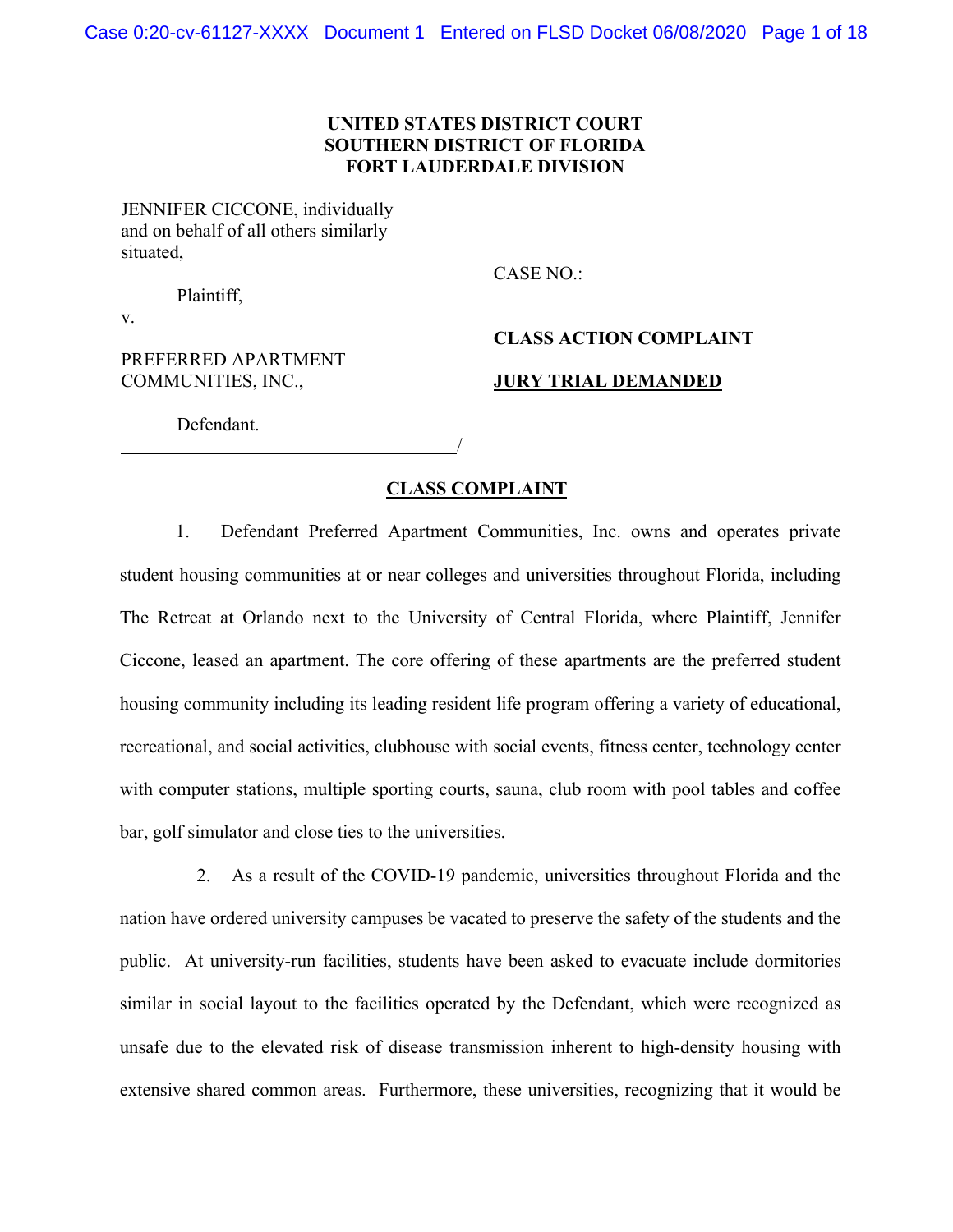inequitable and improper to charge students for housing that became unsafe to occupy, have been refunding housing money to students and their families.

3. In contrast to the responsible actions of the universities, the Defendant, an investment company focusing on "student housing properties," is retaining all funds that their tenants have paid — and continues to demand payment from those who pay month-to-month for room, board, and other services and amenities, even though the Defendant cannot safely provide them and the students have moved out.

4. Plaintiff brings this action on her own behalf and on behalf of a class of persons who executed Lease Agreements with the Defendant but are not receiving the bargained-for services.

#### **PARTIES**

5. Plaintiff Jennifer Ciccone is a citizen of Florida, residing in Coral Springs. Ms. Ciccone is a current guarantor and co-signer for her daughter's room at The Retreat at Orlando for the Fall 2019-Summer 2020 academic school year.

6. Defendant is a Georgia corporation headquartered in Atlanta. Defendant is the owner of dorm-like student housing apartment complexes, with 6,095 individual student leases for "student housing," throughout the United States. Defendant touts itself as "[a] real estate investment trust engaged primarily in the ownership and operation of high quality multifamily properties, with select investments in grocery anchored shopping centers, Class A office buildings, and student housing properties". Defendant operates at least 2 locations with 1,573 individual student leases in Florida.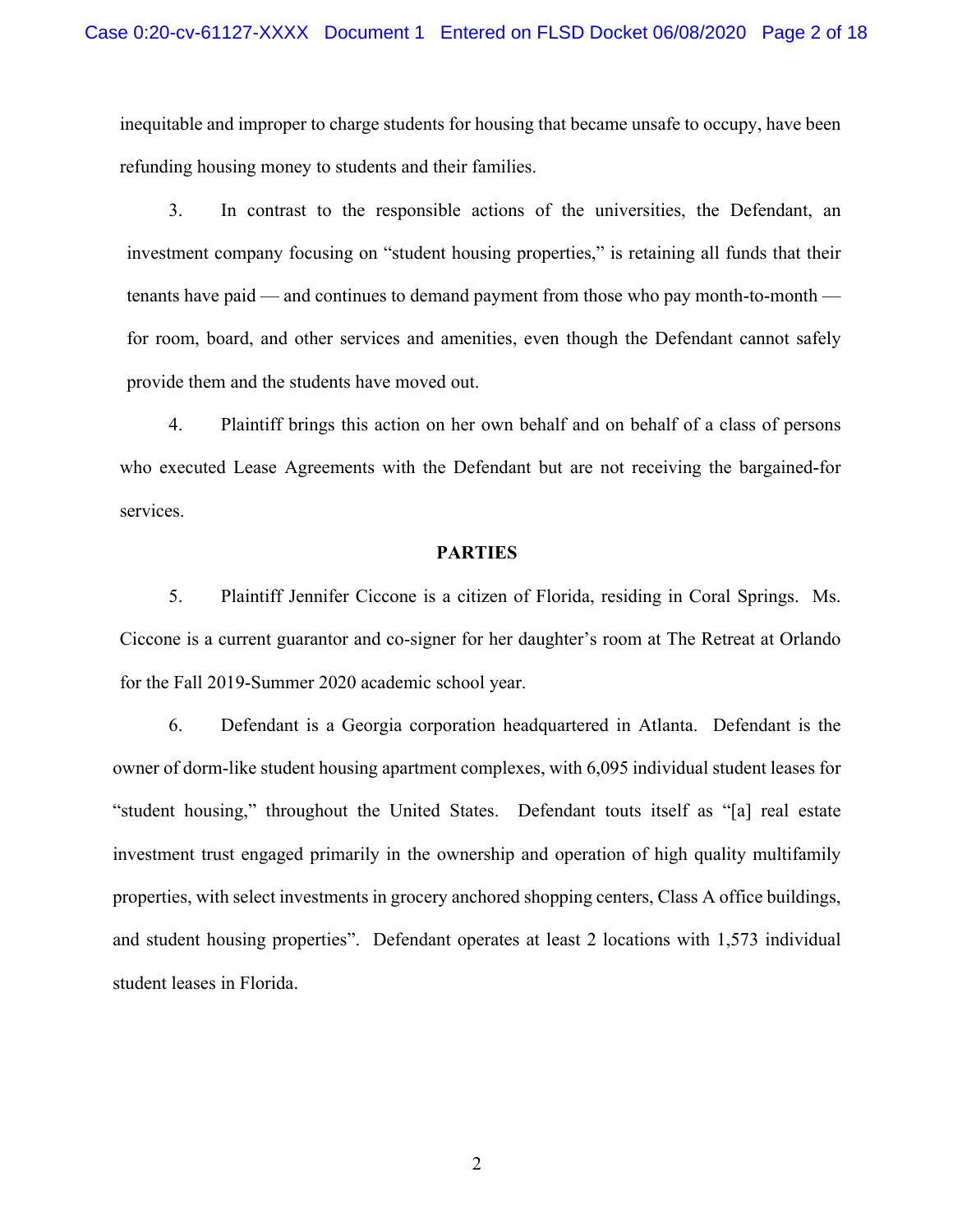#### **JURISDICTION AND VENUE**

7. This Court has subject matter jurisdiction pursuant to 28 U.S.C. § 1332(d)(2)(A), because this case is a class action where the aggregate claims of all members of the proposedClass are in excess of \$5,000,000, exclusive of interest and costs, and most members of the proposed Class are citizens of the state of Florida.

8. This Court has general jurisdiction over Defendant, which conducts substantial business within Florida, and thus has significant, continuous, and pervasive contacts with the State.

9. Venue is proper in this Court pursuant to 28 U.S.C. § 1391, because the challenged fee practices have been committed in this District, Plaintiff suffered the alleged harm in this District and Plaintiff resides in this District.

## **FACTS COMMON TO THE CLASS**

## **A. Defendant Advertises and Sells "Student Housing" to College Students.**

10. Student housing is in high demand at the University of Central Florida and nearby colleges. Students may choose to live in college-owned dormitories or private off-campus apartments. The Retreat at Orlando, owned by Defendant, offers a third option — a "preferred student living community in Orlando, Florida, serving attendees of the University of Central Florida."

11. Defendant advertises its preferred student living community to its target demographic — college students — and touts amenities specifically geared to them, such as onsite leading resident life programs offering a variety of educational, recreational, and social activities, clubhouse with social events, fitness center, technology center with computer stations, multiple sporting activity courts, sauna, club room with pool tables and coffee bar, golf simulator and close ties to the universities.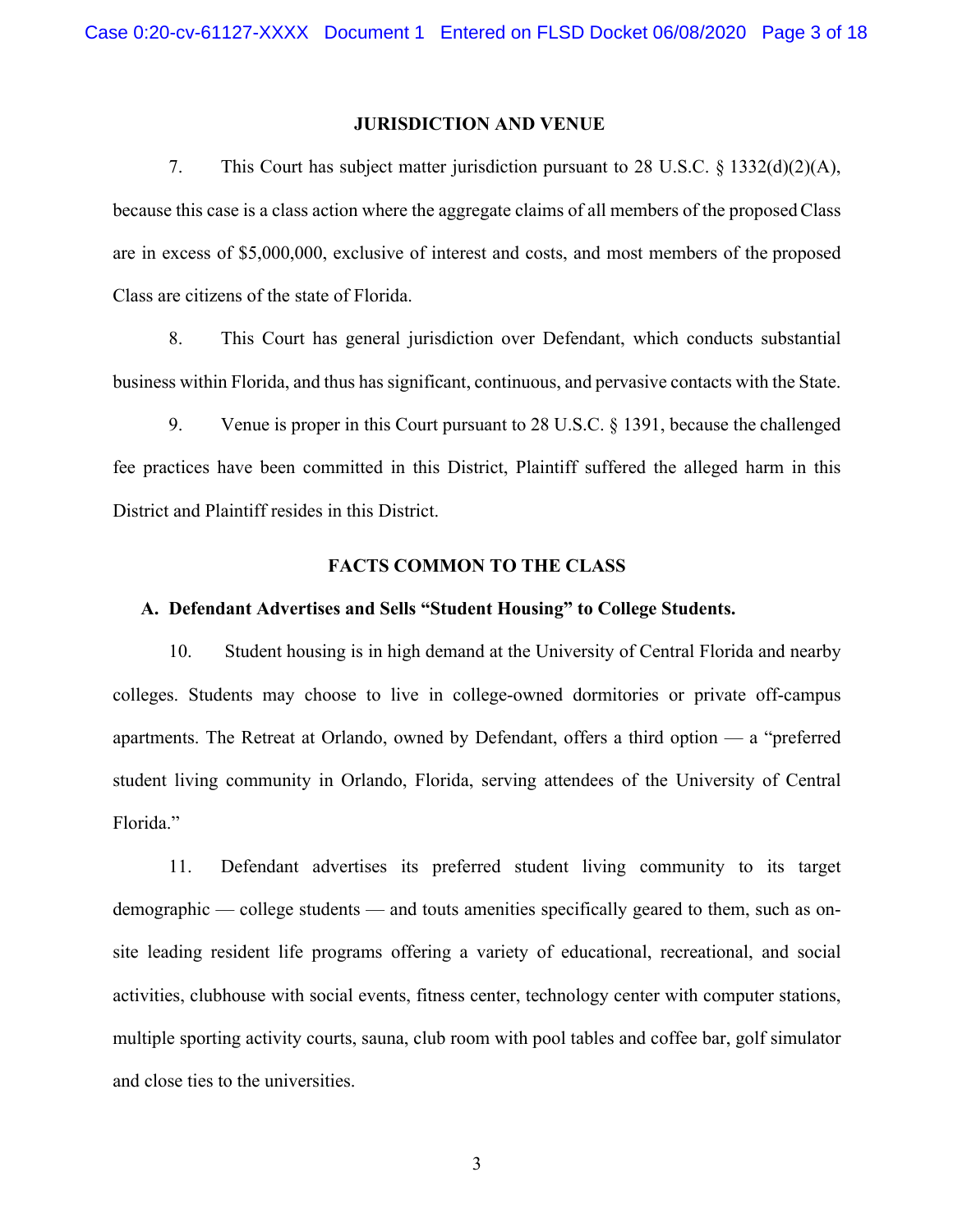12. Defendant issued a letter to its student housing residents on March 13, 2020 indicating PAC (Preferred Apartment Communities) "**will be closing all fitness centers and other inside amenity spaces**" and "for the foreseeable future, PAC service team members will only be performing emergency maintenance repairs in occupied units".

13. A second letter was issued from the Defendant on March 18, 2020 recognizing that social distancing is the most effective method we can currently utilize to slow the spread of virus as advised by the Center for Disease Control (CDC) and the World Health Organization (WHO) stating, effective March 19, 2020, "we will temporarily be closing the doors of our community office to in-person traffic and will use alternative methods of communication to include telephone, email, resident portal and website for all resident and prospect needs." Defendant also emphasized "[a]s a reminder, **our fitness centers, pools and other non-essential amenity spaces will remain closed until further notice** and our service teams will only be performing emergency services requests in occupied apartments."

#### **B. Allegations Regarding Plaintiff Jennifer Ciccone**

14. Jennifer Ciccone's daughter, Madison Ciccone, is a student at the University of Central Florida. Plaintiff evaluated the available housing options and selected The Retreat at Orlando based largely on its student housing amenities.

15. Plaintiff Jennifer Ciccone executed a housing contract for August 17, 2019 to July 31, 2020 and Madison Ciccone moved into the dormitory on August 17, 2019 for Fall 2019, Spring and Summer 2020 school semesters.

16. Plaintiff Jennifer Ciccone returned home in March 2020 as directed by the University of Central Florida, the Florida Governor and the President of the United States.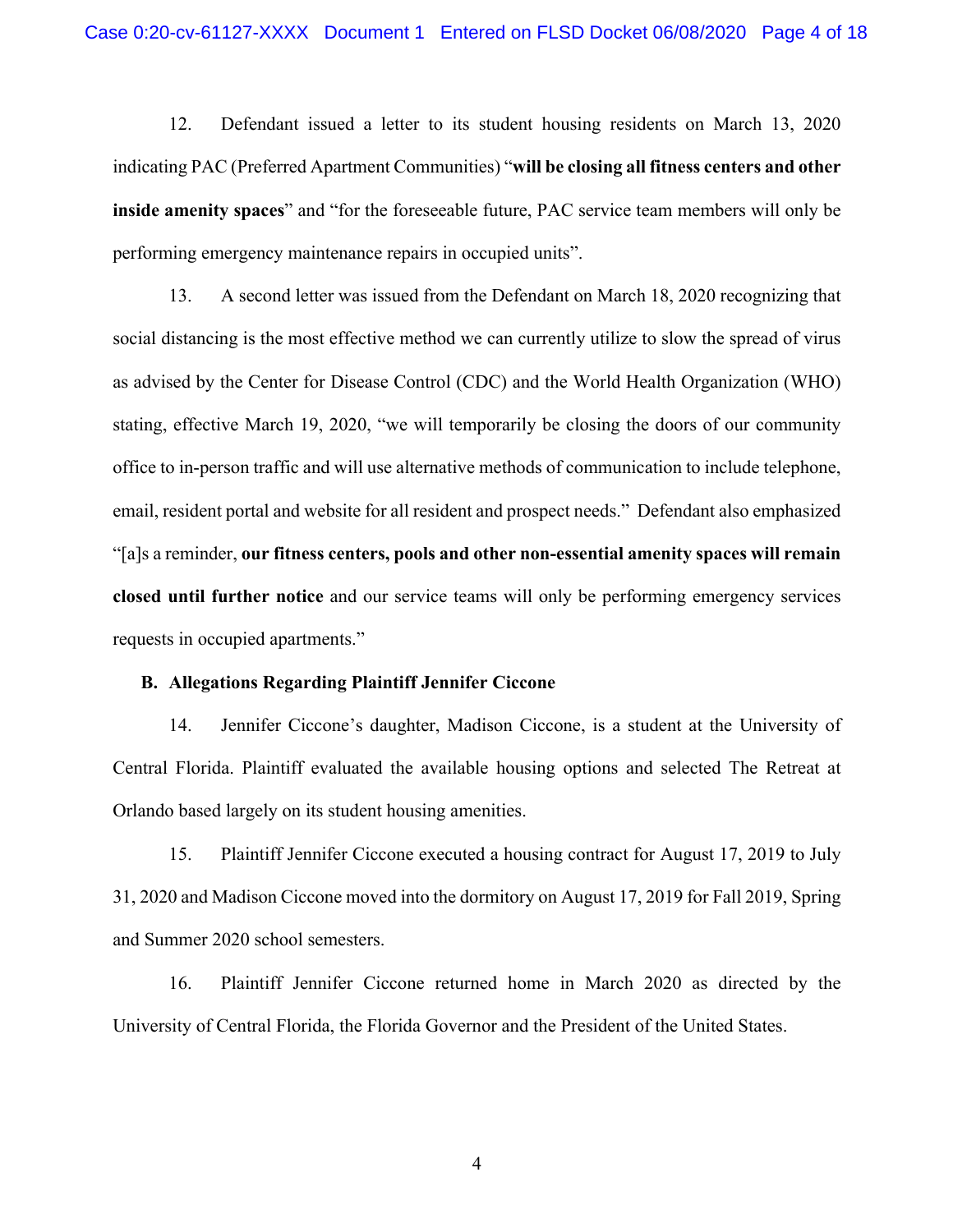17. Defendant refuses to return pro-rated monies paid for the month of March although this money was collected for services Defendant did not and could not perform.

18. Plaintiff has always paid her monthly installments of \$810.00. Her contract is for August 17, 2019 to July 31, 2020 and she paid on time every month.

19. Since the COVID-19 pandemic hit and students were forced to evacuate the premises in March 2020.

20. Defendant feigns concern over the plight COVID-19 put students and their families in while at the same time is haranguing and harassing Plaintiff and her daughter concerning a debt that they do not owe.

21. Defendant collected rent for the month of March, April, May, and June 2020 although Plaintiff and her daughter do not owe these debts.

22. Defendant refuses to return monies paid for March (partial), April, May, and June 2020, although this money was collected for services Defendant did not and could not perform.

## **C. University Campuses Shut Down in Response to the COVID-19 Pandemic, and Defendant Cannot Provide the Bargained-For Services.**

23. On March 9, 2020 Florida Governor Ron DeSantis issued Executive Order 20-52 declaring a state of emergency for the entire state of Florida a result of COVID-19.

24. On March 13, 2020, President Donald Trump issued a Proclamation Declaring a National Emergency based upon the COVID-19 outbreak.

25. On March 16, 2020, President Trump and the Center for Disease Control and Prevention ("CDC") issued the "15 days to slow the spread" guidance to slow the spread of the virus, advising individuals of social distancing measures such as avoiding gatherings of more than 10 people, and recommending restrictions for establishments tending to attract mass gatherings and congregations.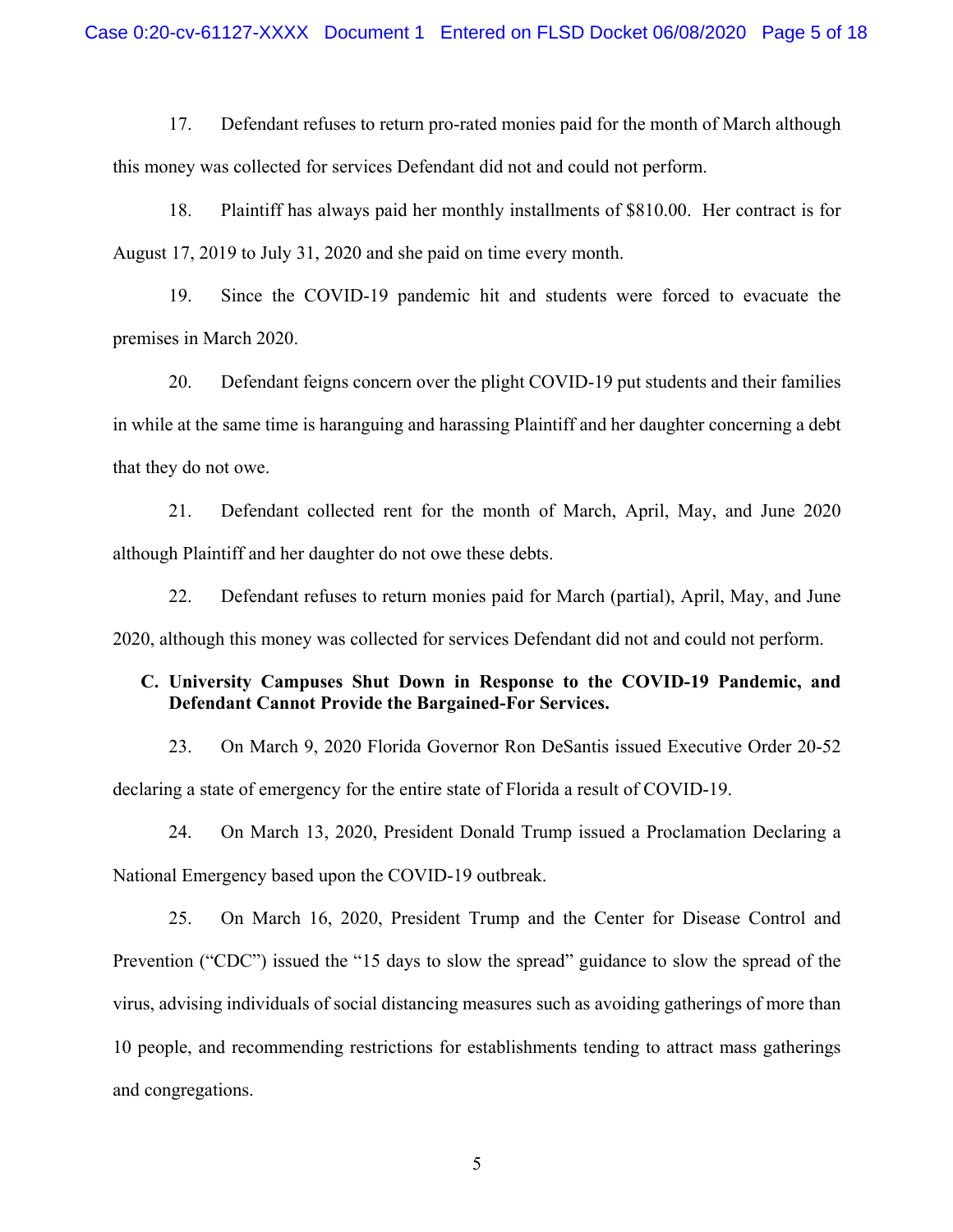26. On March 17, 2020, the University of Central Florida announced that all classes would transition to remote learning through the end of the Spring 2020 semester, canceling all oncampus events due to the COVID-19 pandemic.

27. On March 19, 2020, the University of Central Florida encouraged all residential students to evacuate to their permanent residence and not return to campus, such that they had no meaningful choice but to comply.

28. Further, because all classes were moved online, there was no reason for students to remain near campus if they had other housing available to them. **This is particularly so in the face of the dangers, risks, and fear associated with the pandemic.**

29. The vast majority of students left campus to be with their families, and to avoid exposure to COVID-19, and they have stayed off campus to comply with directives from the schools, as well as local, state and federal governments.

30. On March 24, 2020, Governor DeSantis issued Executive Order 20-83, directing the State Surgeon General and State Health Officer to issue a public health advisory urging the public to avoid all social or recreational gatherings of 10 or more people, stating "it is necessary and appropriate to take action to ensure that the spread of COVID-19 is slowed, and that residents and visitors in Florida remain safe and secure."

31. On March 26, 2020, The Retreat at Orlando issued a statement to its residents and guarantors that they are aware of the impact the pandemic is having on all aspects of everyone's lives and the cancellations and shutdowns in connection with this pandemic have created new burdens on our residents and guarantors. Furthermore, stating, "[a]lthough we are sympathetic to this situation and the hardship that this pandemic has caused, we are unable to change the terms of our Lease Agreement." Please see Exhibit A attached hereto.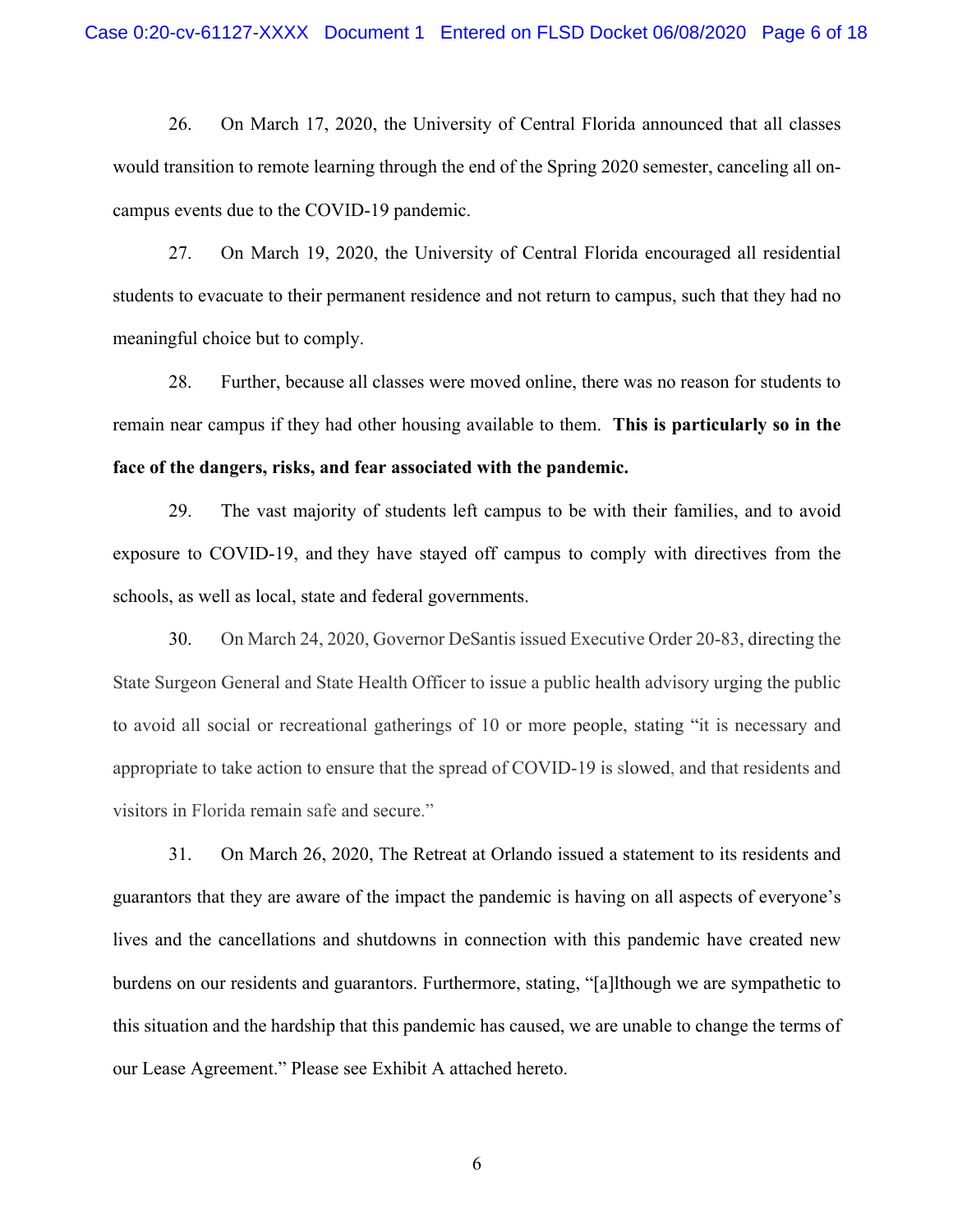32. On March 27, 2020, the University of Central Florida, recognizing that on-campus dormitory rooms, meal plans, and services could not be safely used by the students, the University's Board of Trustees unanimously approved a plan to refund housing costs to students. The refunds were to include students' housing costs from March 27, 2020 through April 28, 2020.

33. On March 29, 2020 President Trump extended the guidelines to be in effect until April 30, 2020.

34. On March 31, 2020 the President updated the guidelines renaming it "30 Days to Slow the Spread" and along with the Coronavirus Task Force urged Americans to adhere to the guidelines.

35. On March 31, 2020, the University of Central Florida issued a statement to all Off-Campus Student Housing Managers advising the shift to all classes online for the spring and portion of the summer semesters and as such depopulated campus and requesting students to return to their permanent residences. Furthermore, respectfully requesting apartment and housing managers to consider granting early lease terminations.

36. Despite the fact that the dormitories cannot safely be occupied by the students, and the fact that the bargained-for amenities could not safely be provided, the Defendant has refused to return any portion of the rent and other fees it has collected.

37. Defendant's demand for payment and refusal to provide partial refunds defies equity, common sense and is in diametrical opposition to the Governor and President's directives concerning the dangers of staying in their facilities.

38. The purpose of the parties' lease agreement was to provide housing and services – including on-site leading resident life program offering a variety of educational, recreational, and social activities, clubhouse with social events, fitness center, technology center with computer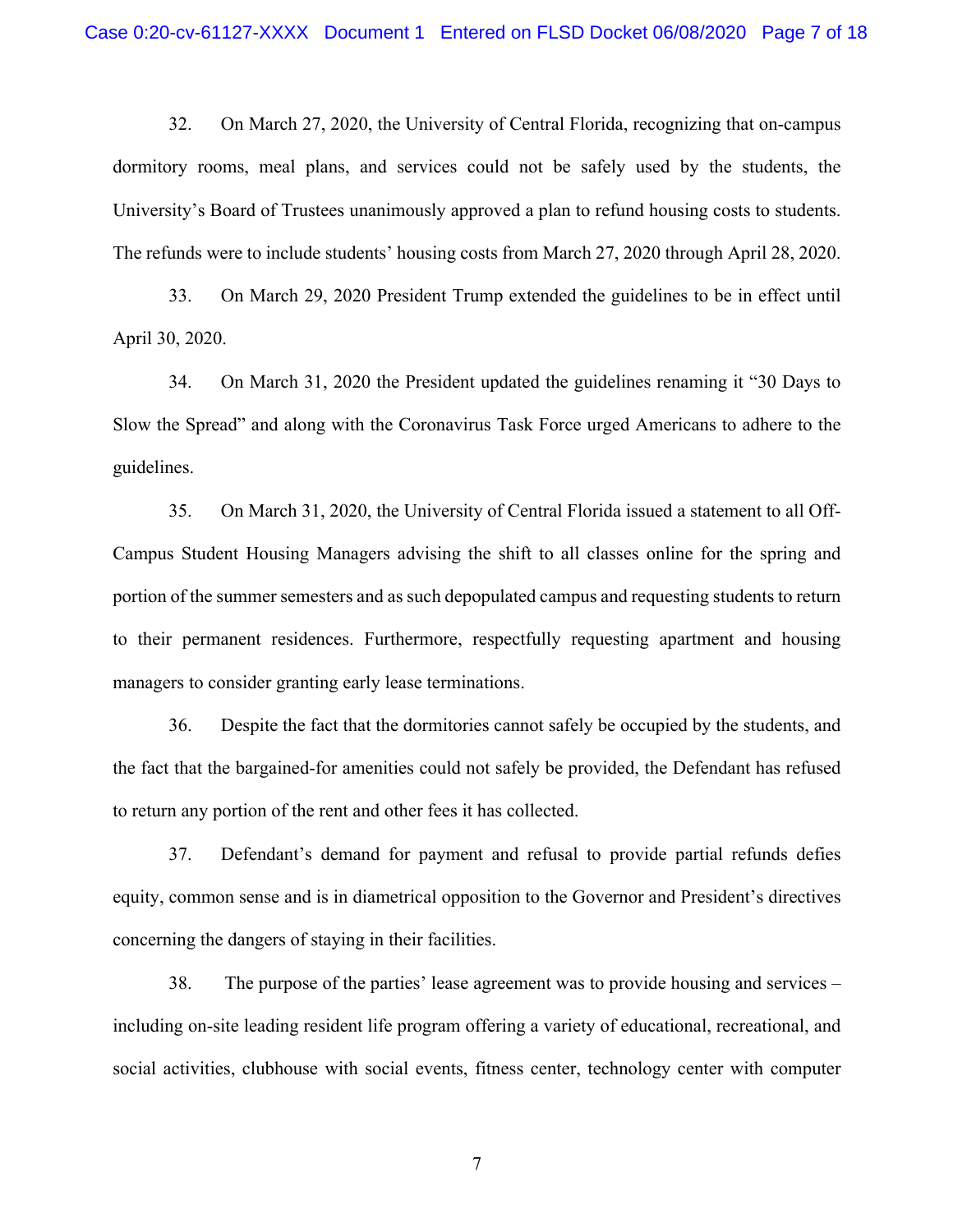stations, multiple sport courts, sauna, club room with pool tables and coffee bar as well as a golf simulator.

39. Defendant touts in its promotional materials that the amenities are cutting-edge features and unrivaled, which far exceed those of typical student apartments, with leading residence life offering a variety of educational, recreational, and social activities to help your student make the most of their college experience.

40. This purpose was frustrated when the campus closed and students were ordered home no longer attending on-campus classes.

## **CLASS ALLEGATIONS**

41. Plaintiffs bring this action as a class action under Federal Rule of Civil Procedure  $23(a)$ ,  $(b)(2)$ ,  $(b)(3)$  as a representative of the following Class:

> All people who paid the costs rent and fees for and on behalf of students residing in Defendant's Florida "campus living" complexes for the Spring and Summer 2020 semester who moved out prior to the completion of the semester because of school closures relating to COVID-19.

42. Plaintiff reserves the right to amend or modify the Class definition with greater specificity or further division into subclasses or limitation to particular issues, as discovery andthe orders of this Court warrant.

43. Excluded from the Class are the Defendant, the officers and directors of the Defendant at all relevant times, members of Defendant's immediate families and their legal representatives, heirs, successors or assigns, and any entity in which Defendant has or had a controlling interest.

44. Plaintiffs are members of the Class they seek to represent.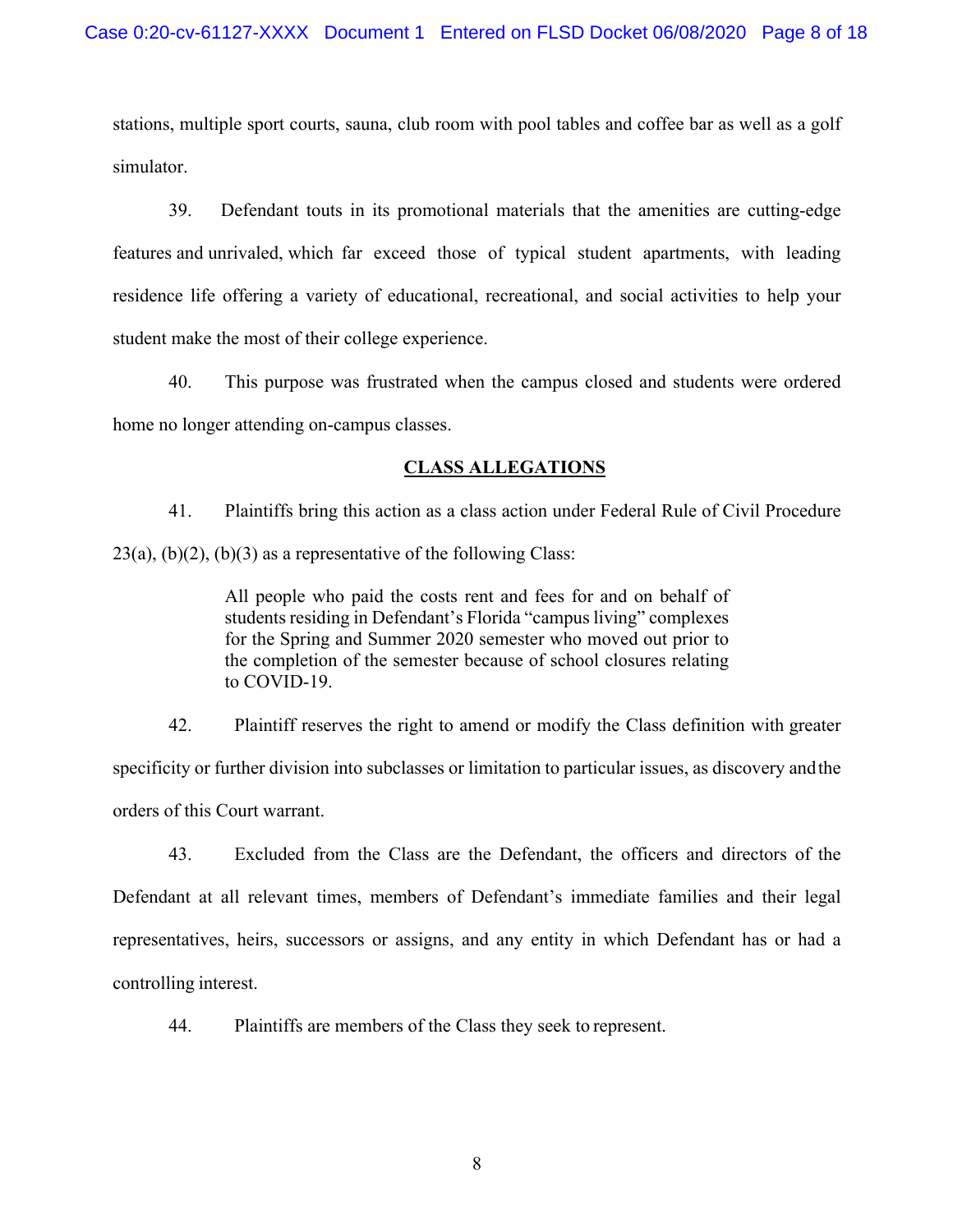45. Defendant has thousands of customers that have paid room, rent and fees while schools were closed, and students ordered to return home. Accordingly, members of the Class are so numerous that their individual joinder herein is impracticable. The precise number of Class members and their identities are unknown to Plaintiff at this time but may be determined through discovery. Class members may be notified of the pendency of this action by mail and/or publication through the distribution records of Defendant.

46. Common questions of law and fact exist as to all Class members and predominate over questions affecting only individual Class members. Common legal and factual questions include, but are not limited to, whether Defendant has refused to offer refunds and whether it has breached its contracts with its customers or otherwise acted unlawfully.

47. The claims of the named Plaintiff are typical of the claims of the Class in that the named Plaintiff was charged rental fees and suffered losses despite their child being ordered to leave campus and return home by school and government officials.

48. Plaintiff is an adequate representative of the Class because Plaintiff's interest does not conflict with the interests of the Class members Plaintiff seeks to represent, Plaintiff has retained competent counsel experienced in prosecuting class actions, and Plaintiff intends to prosecute this action vigorously. The interests of Class members will be fairly and adequately protected by Plaintiff and their counsel.

49. The class mechanism is superior to other available means for the fair and efficient adjudication of the claims of the Class members. Each individual Class member may lack the resources to undergo the burden and expense of individual prosecution of the complex and extensive litigation necessary to establish Defendant's liability. Individualized litigation increases the delay and expense to all parties and multiplies the burden on the judicial system presented by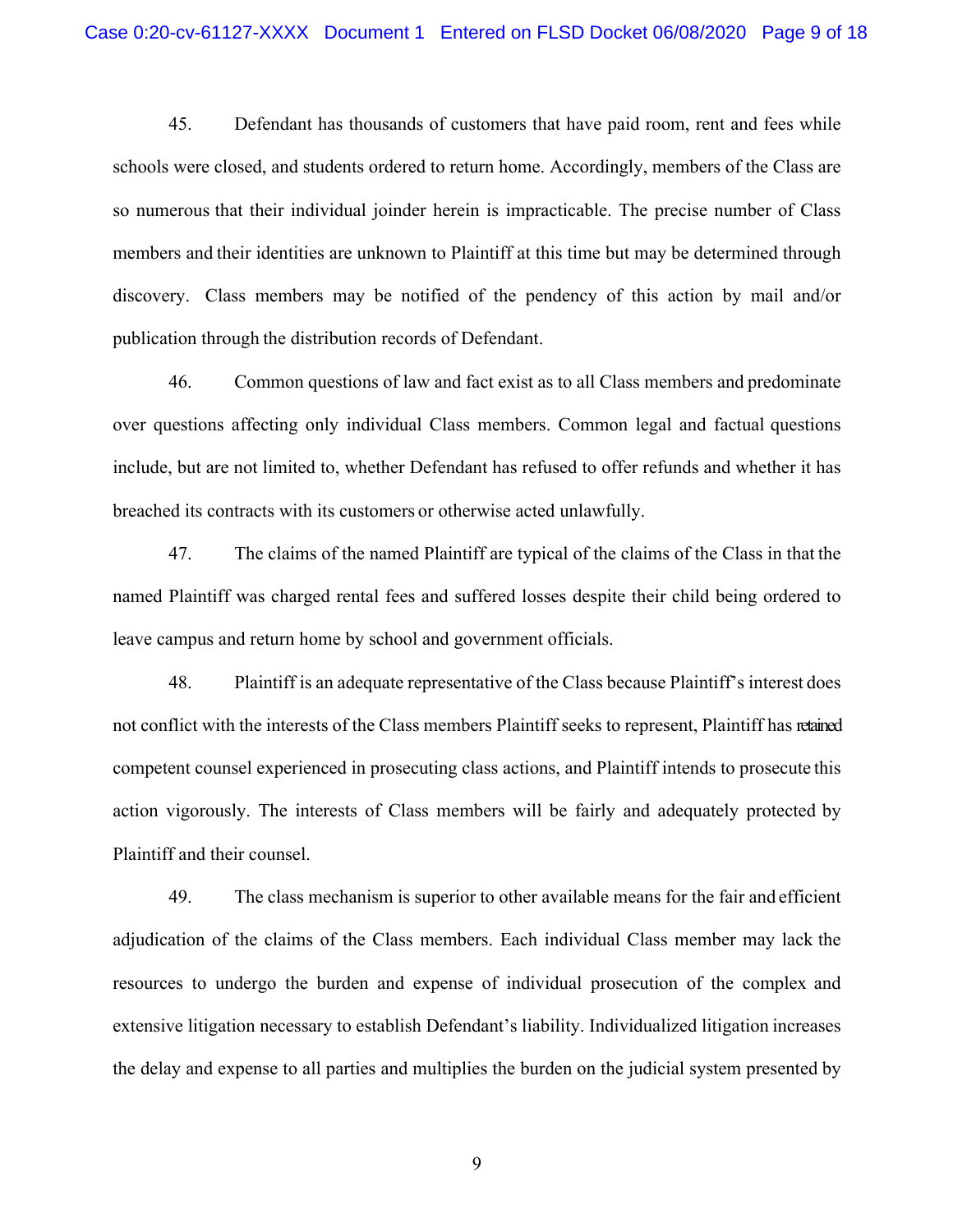the complex legal and factual issues of this case. Individualized litigation also presents a potential for inconsistent or contradictory judgments. In contrast, the class action device presents far fewer management difficulties and provides the benefits of single adjudication, economy of scale, and comprehensive supervision by a single court on the issue of Defendant's liability. Classtreatment of the liability issues will ensure that all claims and claimants are before this Court for consistent adjudication.

## **COUNT I RESCISSION**

50. Plaintiff hereby incorporate by reference the allegations contained in the preceding paragraphs of this Complaint.

51. Plaintiff, as well as all other Class members, were in contractual privity with the Defendant as tenants of the Defendant's facilities. These contractual agreements involving the Class members and Defendant were evidenced in writing and signed by the parties.

52. As noted above, the purpose of the contractual undertaking between the Class members (including Plaintiff) and Defendant was to provide a "preferred student living community" living arrangement to student Class members. The living space provided by this arrangement was bundled with a number of amenities and conveniences that particularly catered to students attending university campuses, such as, an exercise center, monthly resident events, computer labs, shuttle services to the campus, and university involvement.

53. There has been a clear "equitable breach" in this case that warrants rescission because issues of "impossibility of performance" and "frustration of purpose" have arisen.

54. As to the "frustration of purpose", Plaintiff executed the contract with the Defendant with the understanding that Defendant was obligated to provide the student Plaintiffs and other student Class members with benefits, to include, but is not limited to access to the resort-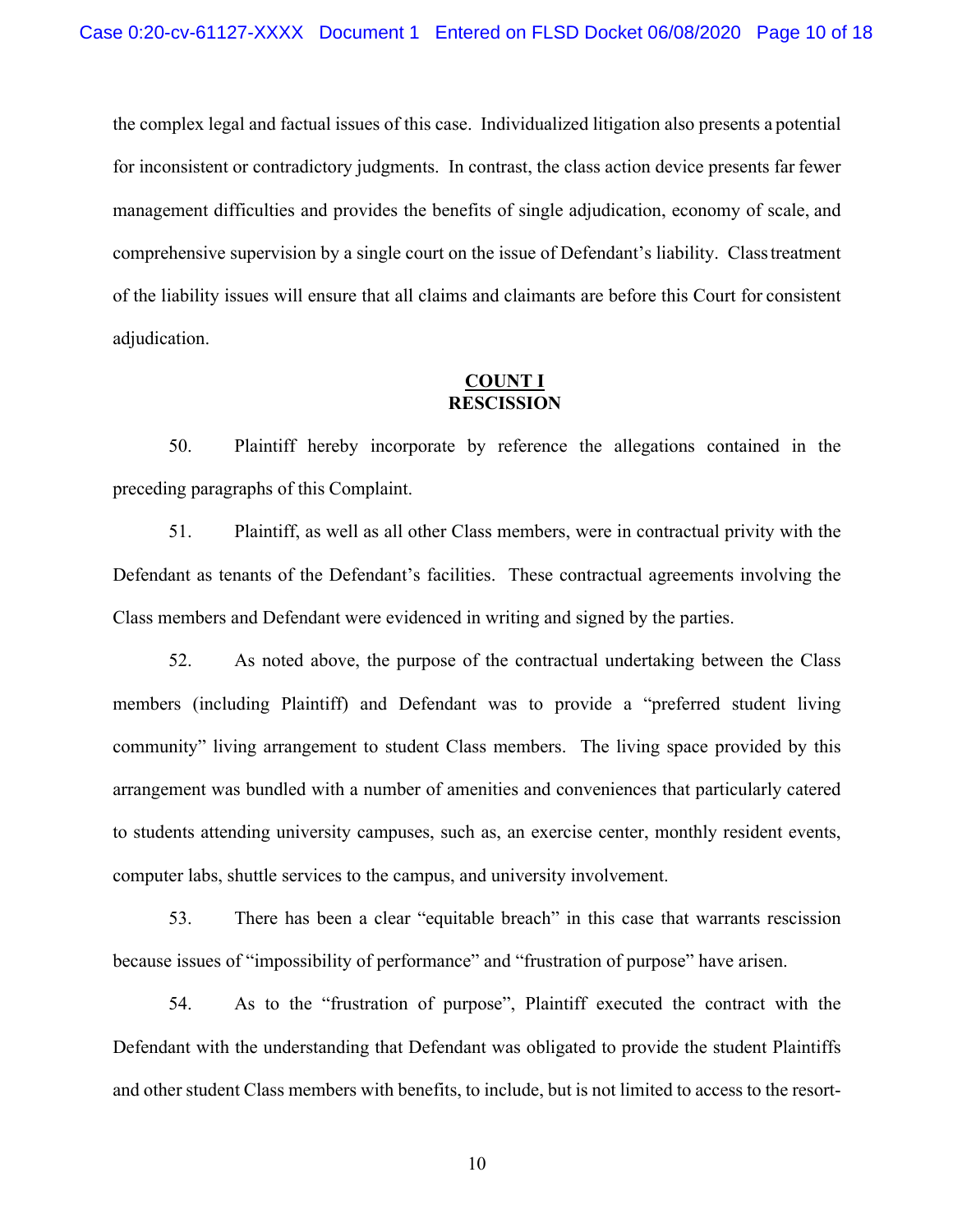style pool, luxurious clubhouse, fitness center, technology center with computer stations, multiple sports courts, club room with pool tables and coffee bar as well as a golf simulator. Due to Defendant's failure to provide Plaintiff with said benefits Plaintiff was substantially frustrated as the purpose and benefits of the bargain were breached.

55. As to "impossibility of performance," Defendant was obligated to provide the student Plaintiff and other student Class members with access to common areas, fitness center, technology center with computer stations, social activities, and other services. However, as a result of the COVID-19 pandemic, these common areas and services became both unsafe to provide and unsafe to use.

56. To that end, it should be noted that the only private accommodation provided by Defendant, The Retreat at Orlando, was a bedroom and bathroom in a shared apartment. Each living unit had common space shared amongst multiple residents. As such, essential daily living and hygiene functions were necessarily performed in a shared common facility with other students that any individual student might not know well, thus presenting a great risk for COVID-19 infection.

57. Indeed, it is noteworthy that very similar dorm facilities run by the universities were closed down and the students urged to leave because the living arrangements were unsafe to occupy. This was consistent with CDC guidelines which discouraged gatherings of more than 10 people and advised that stringent "social distancing" measures be taken to avoid transmission of COVID-19. However, Defendant, because of its own profits-over-people pecuniary interests, refused to acknowledge that the particular form of high-density housing arrangement that it provided was inconsistent with prudent safety measures.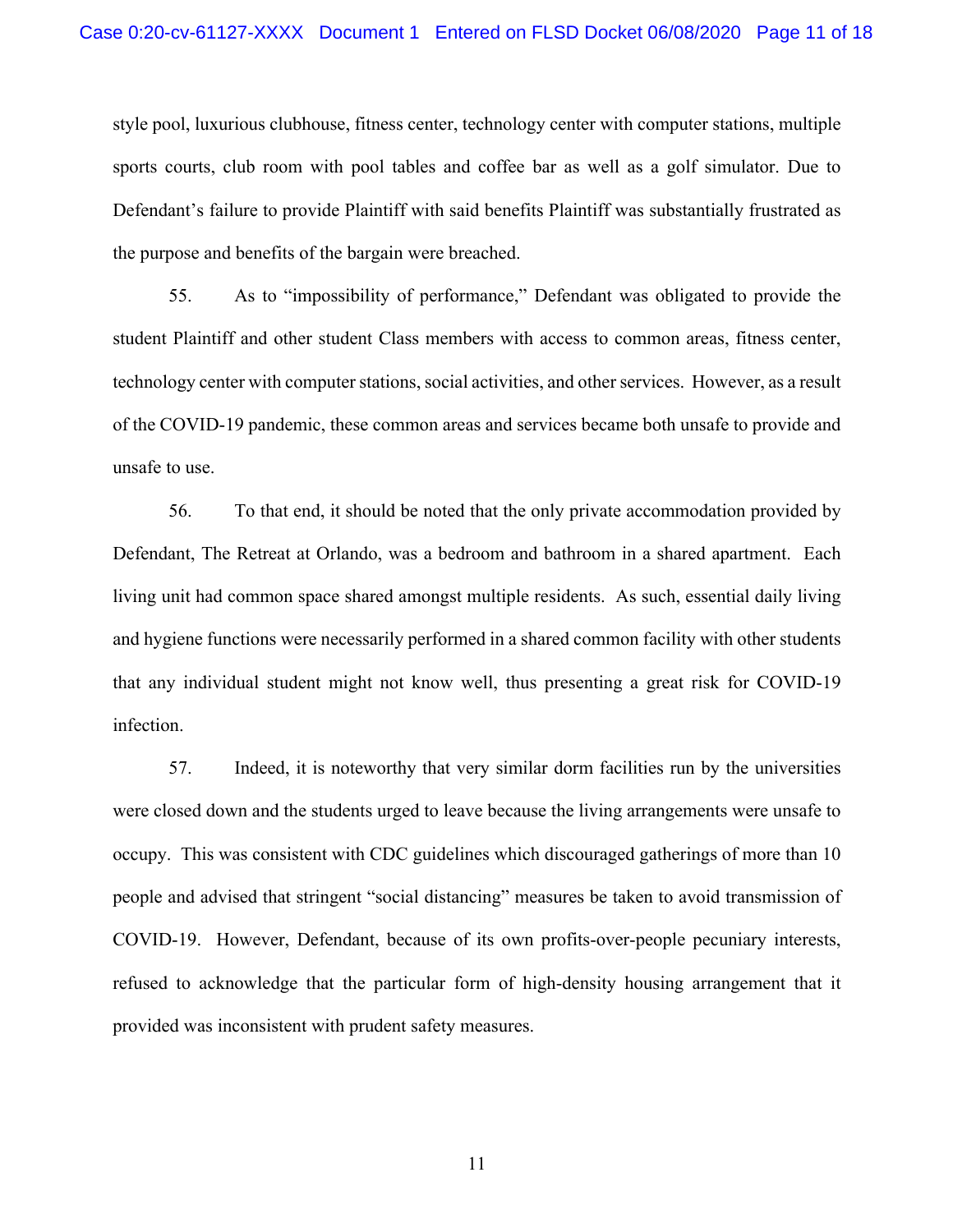58. In addition to that, it was simply not possible for students to fully access common areas and amenities in a prudent manner. Places such as the fitness center, transit shuttles, and computer stations would have required student Class members to group together beyond what was prudent. Even the heavily used common hallways presented such a risk.

59. For this reason, it was impossible for the Defendant to provide what was bargained for under the Class members' contracts.

60. As to frustration of purpose, the student-style living arrangement was offered as part of a bundled package of amenities that were a fundamental part of Defendant's performance under the contract. As noted above, Defendant's living facilities and common amenities were rendered unsafe to use as a result of the COVID-19 pandemic. The provision of these living arrangements along with the coupled amenities were the fundamental purpose of the Class members' agreements and became frustrated by the fact that they could not be safely provided or used.

61. In addition to its facilities being unsafe to use, the Defendant marketed its premises as being in close physical proximity to school and also marketed its services as being advantageous because of a high degree of integration with campus university activities. Given that the University campuses were closed, and no campus activities were taking place because of the COVID-19 pandemic, this frustrated an essential purpose of the Class members' contracts with Defendant. Indeed, the very purpose of the Class members' contracts with Defendant was to allow the student Class members to attend school on university campuses, which was of course not possible due to the closure of the university campuses.

62. Defendant has been provided with ample notice of the Class members' desire for rescission. Indeed, not only did the Plaintiffs provide individual notice, but, as noted above, so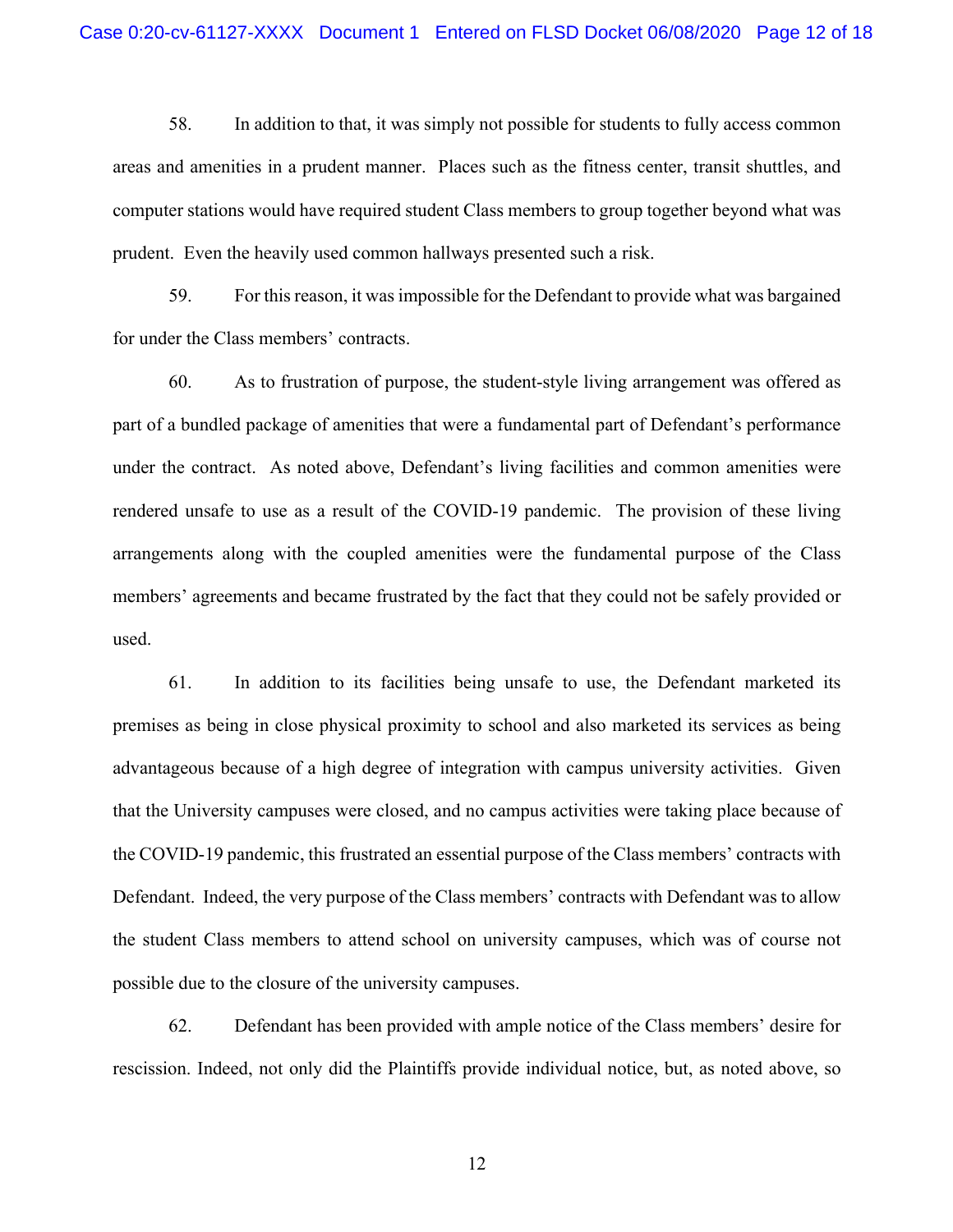many Class members contacted Defendant that it engaged in mass communications with Class members to present its position that no rescission would be permitted. Additionally, the Defendant was put on notice by the governor, the President and the University of Central Florida.

63. This case is suitable for rescission because the parties can be equitably restored to their original position or, if that result would not be equitable, a balance of equities can otherwise be achieved.

64. This count for rescission is pleaded in the alternative to any claim for legal relief. To the extent no remedy at law is available, rescission is appropriate.

#### **COUNT II BREACH OF CONTRACT**

65. Plaintiffs hereby incorporate by reference the allegations contained in paragraphs 1-49 of this Complaint.

66. The lease agreement provided that each Plaintiff ". . . a non-exclusive license to use all driveways, walkways, hallways, landscaped areas, and other common areas of the Apartment Community (the "Common Areas"); such usage to be in common with other residents in the Apartment Community and their respective guests, invites, and licensees."

67. The Defendants have breached the contract because they are unable to safely provide these services and amenities.

#### **COUNT III**

## **BREACH OF IMPLIED CONVENANT OF GOOD FAITH AND FAIR DEALING**

68. Plaintiff hereby incorporates by reference the allegations contained in 1-49 of this Complaint.

69. Plaintiff bring this claim on their own behalves and on behalf of the proposed Class against Defendant.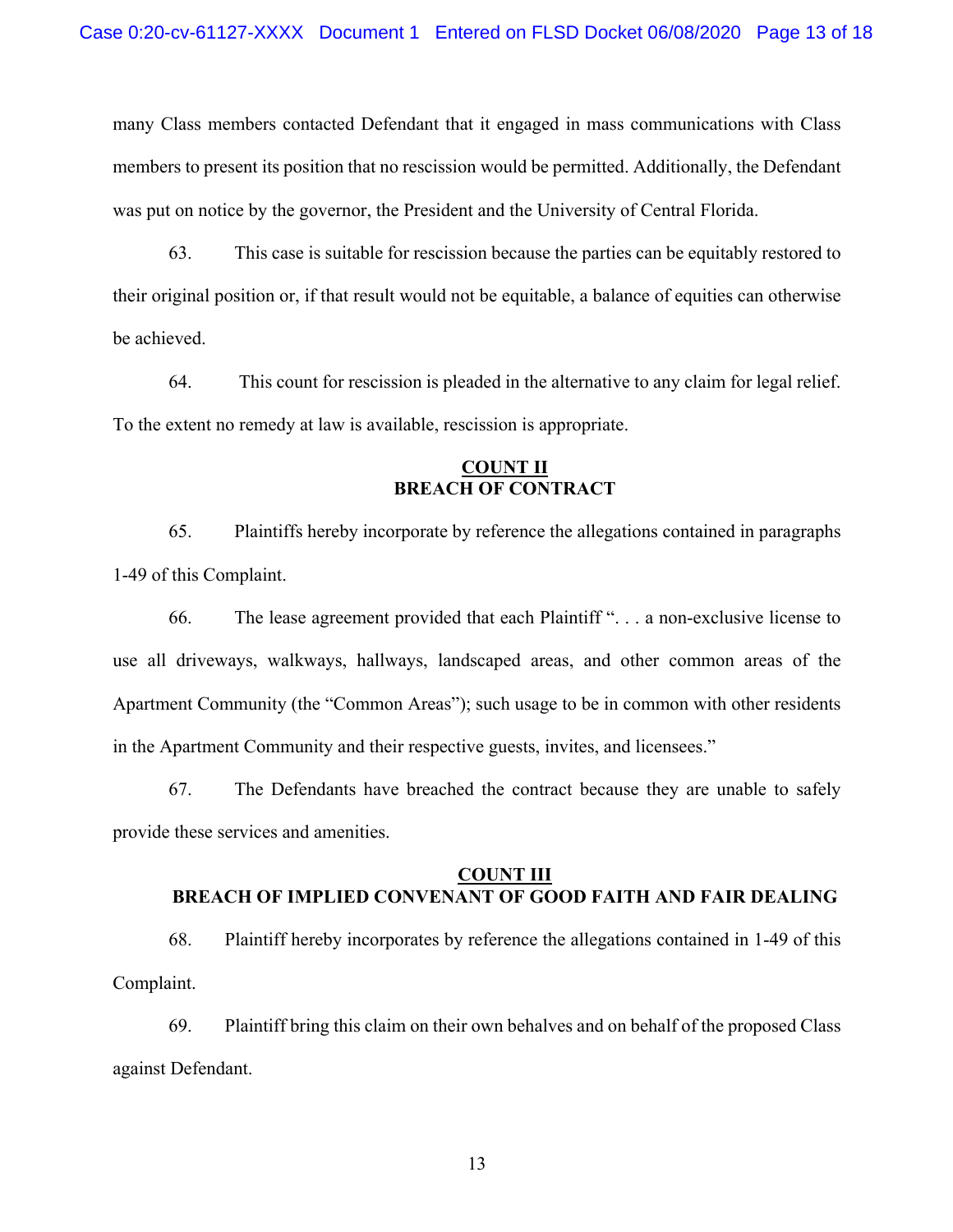70. In performing its leases with Plaintiff and the Class members, Defendant has breached the implied covenant of good faith and fair dealing by:

a. Unfairly and in bad faith asserting that remaining in shared space is a reasonable option for Plaintiffs and proposed Class members. Dormitories, whether on or off campus, are not designed to safely house students in the event of a pandemic, and, in order to stay safe, a vast majority of the students must move out in order to practice safe social distancing in accordance with CDC recommendations.

b. Unfairly and in bad faith representing that its properties serve as a preferred student living community and provide residence life programs to compliment students' academics. However, once the schools have closed and the students it purports to serve have been forced to leave, the reality reveals itself that Defendant does not consider its provision of room, board, and services to be tied whatsoever to the schools or to the students' academics, as it has failed to refund unearned payments for room, board, and fees.

c. Unfairly and in bad faith failing to refund any monies paid by the Plaintiffs and proposed Class that remain unused as a result of the COVID-19 pandemic.

71. As a result of Defendant's breach of the implied covenant of good faith and fair dealing as set forth above, Plaintiff and the proposed Class members have been damaged.

## **COUNT IV UNJUST ENRICHMENT**

72. Plaintiff hereby incorporates by reference the allegations contained in 1-49 of this Complaint.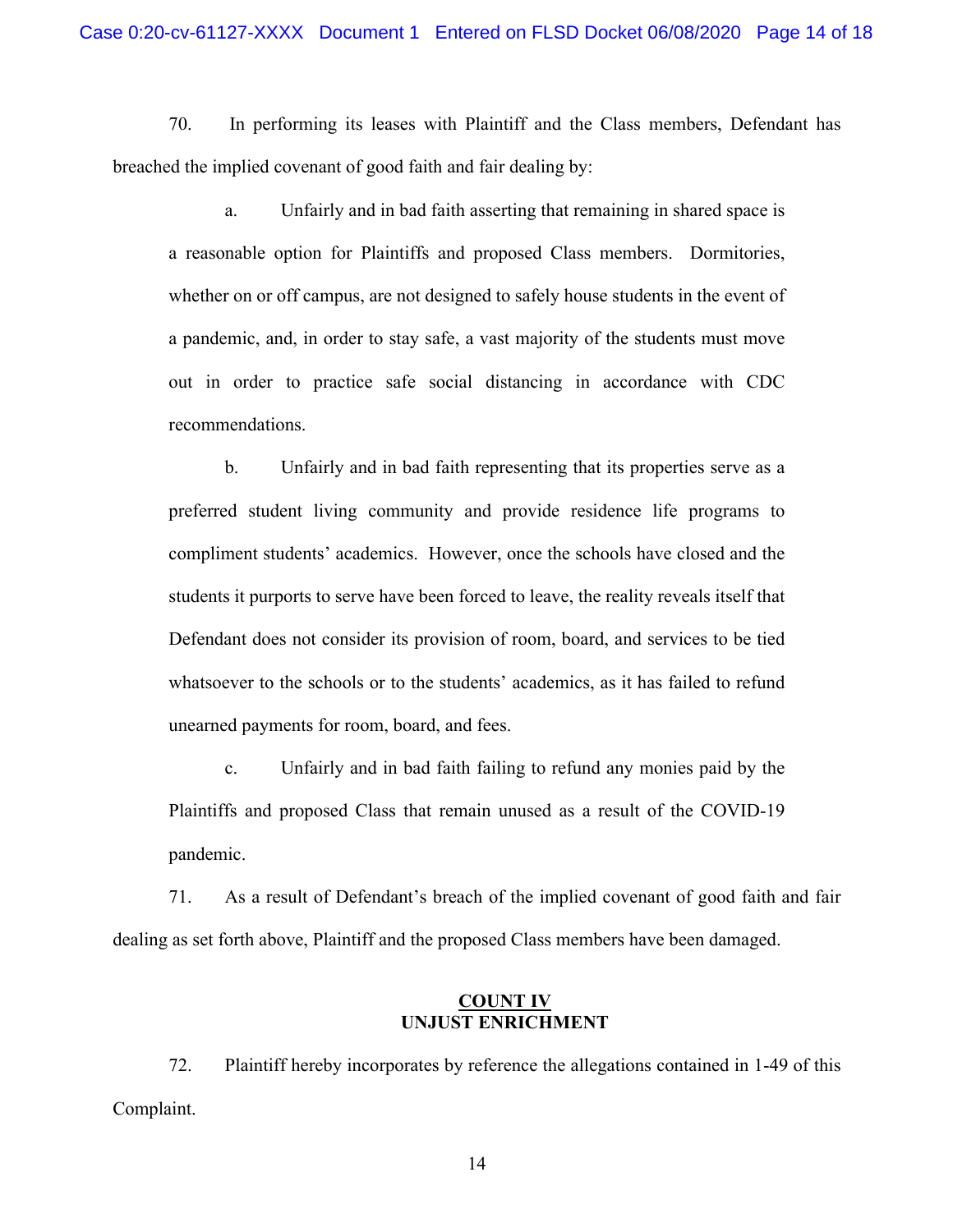73. Plaintiff brings this on her own behalf and on behalf of the proposed Class against Defendant.

74. Plaintiff and members of the Class conferred benefits on Defendant by paying room, board, and fees, despite the closing of colleges and universities and attendant recommendations for social distancing and returning home.

75. Defendant has knowledge of such benefits.

76. Defendant has been unjustly enriched in retaining the revenues derived from Plaintiff and Class members' payments. Retention of those moneys under these circumstances is unjust and inequitable because Defendant is charging its customers full price of a semester's worth of room, board, and fees of which Plaintiff and Class members cannot reasonably avail themselves.

77. Because Defendant's retention of the non-gratuitous benefits conferred on it by Plaintiff and members of the Class is unjust and inequitable, Defendant must pay restitution to Plaintiff and members of the Class for their unjust enrichment, as ordered by the Court.

#### **COUNT V CONVERSION**

78. Plaintiff hereby incorporates by reference the allegations contained in paragraphs 1-49 of this Complaint.

79. Plaintiff bring this claim on their own behalves and on behalf of the proposed Class against Defendant.

80. Defendant deprived Plaintiff and the other members of the Class of the value they paid for themselves (or the students on whose behalf they paid for) of their right to the services and amenities provided in the lease agreement.

81. Plaintiff and members of the Class had a right to a refund of their room, board, and fees while the schools the dormitories catered to were and remain closed; Defendant intentionally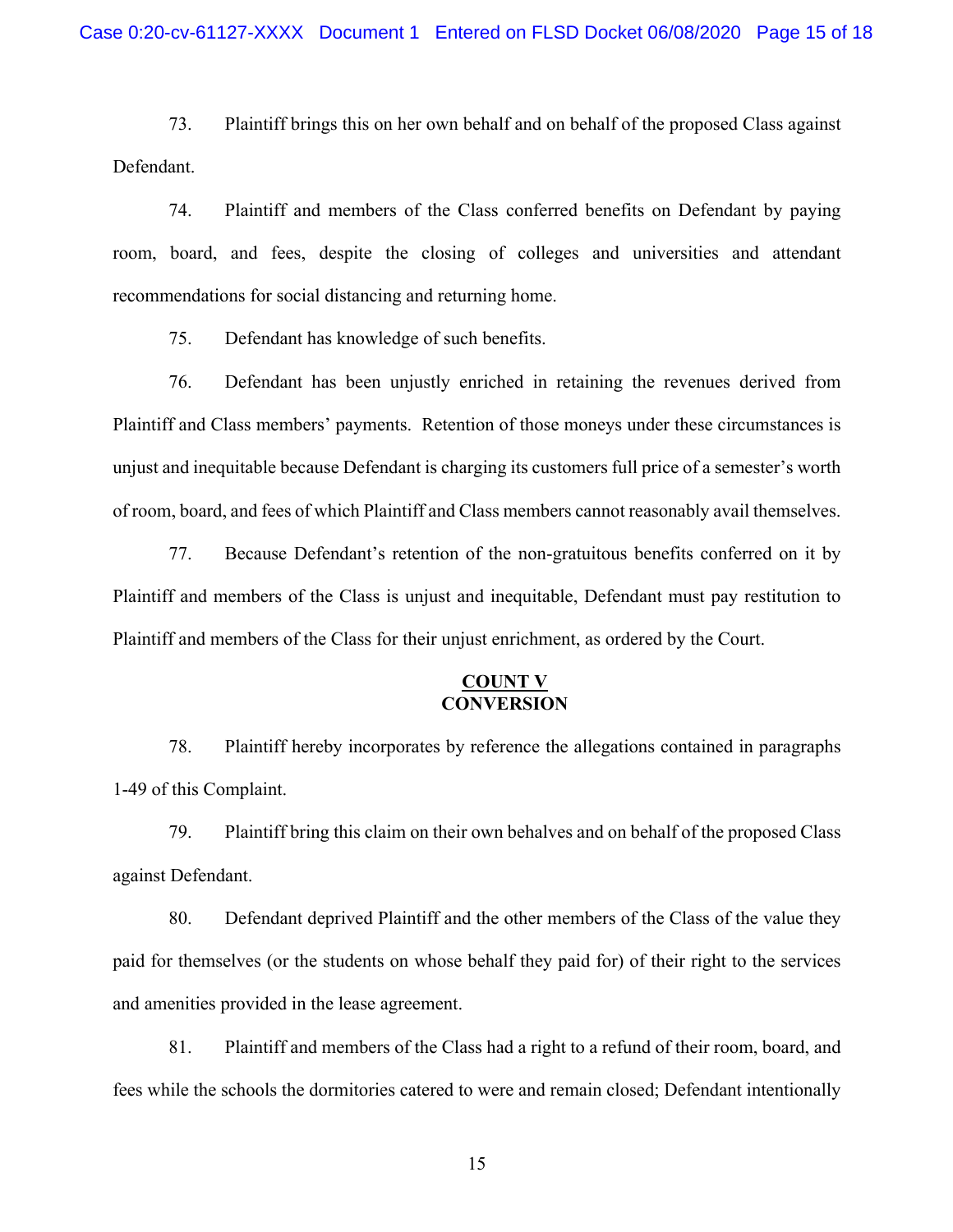refused issuance of any refund or credit after the schools were closed; Plaintiff and Class members were harmed through Defendant's unlawful retention of room, board, and fees; Defendant's conduct was a substantial factor in causing Plaintiff and Class members' harm.

82. Plaintiff and members of the Class are entitled to the return of the prorated, unused amounts paid for room, board, and fees through the end of the semester.

## **COUNT VI MONEY HAD AND RECEIVED**

83. Plaintiff hereby incorporates by reference the allegations contained in paragraphs 1-49 of this Complaint.

84. Plaintiff brings this claim individually and on behalf of the members of the proposed Class against Defendant.

85. Defendant received money in the form of room, board, and fee payments that was intended to be used for the benefit of Plaintiff and the Class; however, those fees were not used for the benefit of Plaintiff and the Class, and Defendant has not given back or refunded the wrongfully obtained money and fees to Plaintiff and the Class.

## **COUNT VII FLORIDA CONSUMER COLLECTION PRACTICES ACT**

86. Plaintiff hereby incorporate by reference the allegations contained in paragraphs 1 – 49 of this Complaint.

87. Plaintiff brings this claim on her own behalf and on behalf of the proposed Class against Defendant.

88. At all times relevant to this action Defendant is subject to and must abide by the law of Florida, including Florida Statute § 559.72.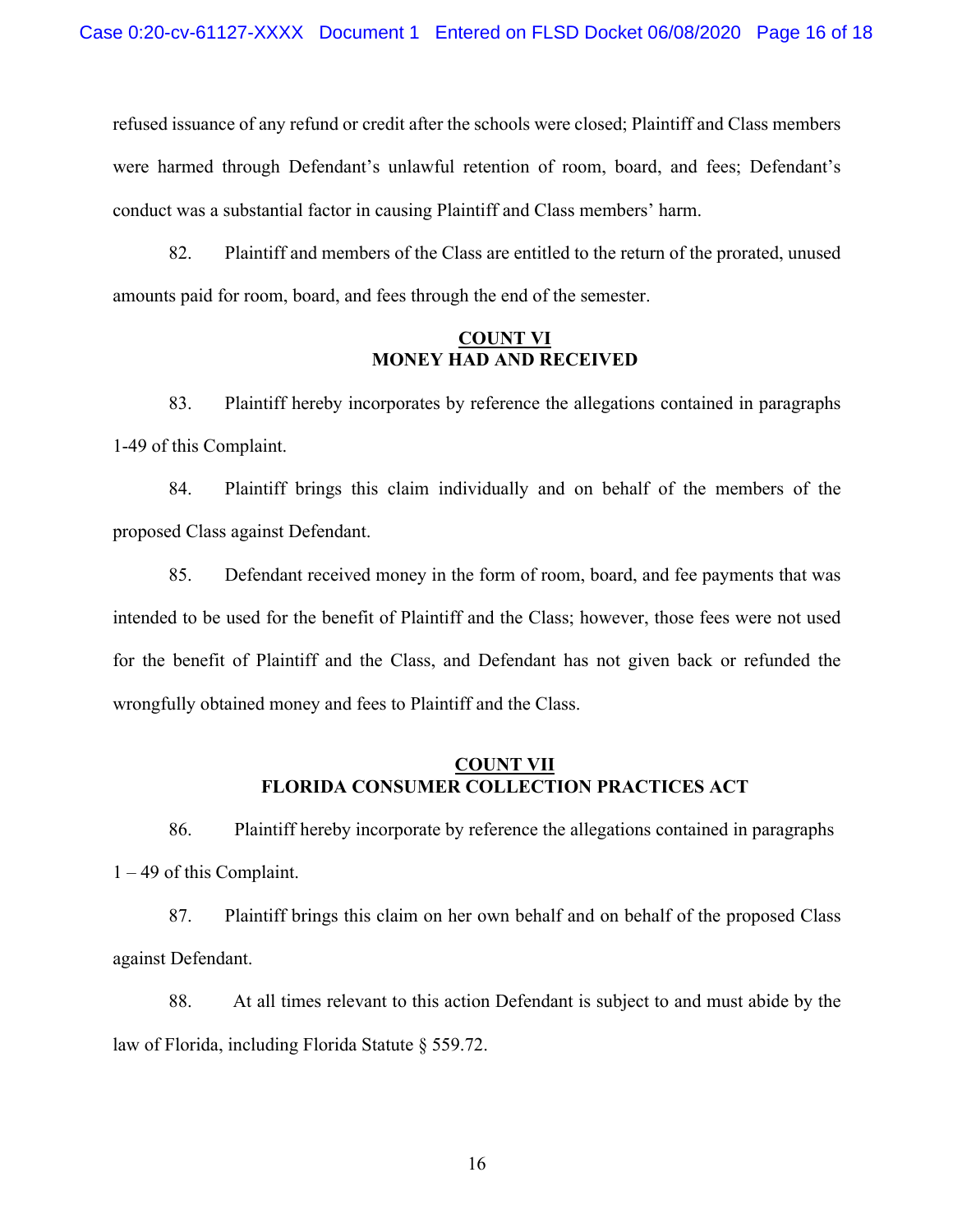89. Defendant has violated Florida Statute § 559.72(7) by willfully engaging in other conduct which could reasonably be expected to abuse or harass the debtor Plaintiff or any member of her family, or willfully engage in other conduct which can be reasonably be expected to abuse or harass the debtor or any member of her or his family.

90. Defendant has violated Florida Statute § 559.72(9) by attempting to enforce adebt when Defendant knows that the debt is not legitimate, or to assert the existence of some legal right when Defendant knows that right does not exist.

91. Defendant's actions have directly and proximately resulted in Plaintiff's prior and continuous sustaining of damages as described by Florida Statute §559.77.

## **Prayer for Relief**

WHEREFORE, Plaintiff, individually and on behalf of all others similarly situated, seeks judgment against Defendant, as follows:

a. For an Order certifying the Class under Rule 23 of the Federal Rules of Civil Procedure and naming Plaintiff as representative of the Class, and Plaintiff's attorneys as Class Counsel to represent the Class members;

b. For an Order declaring that Defendant's conduct violates the statutes and laws referenced herein;

c. For an Order finding in favor of Plaintiff and the Class on all counts asserted herein;

d. For statutory, compensatory and punitive damages in amounts to be determined;

e. For prejudgment interest on all amounts awarded;

f. For an Order of restitution and all other forms of equitable monetary relief;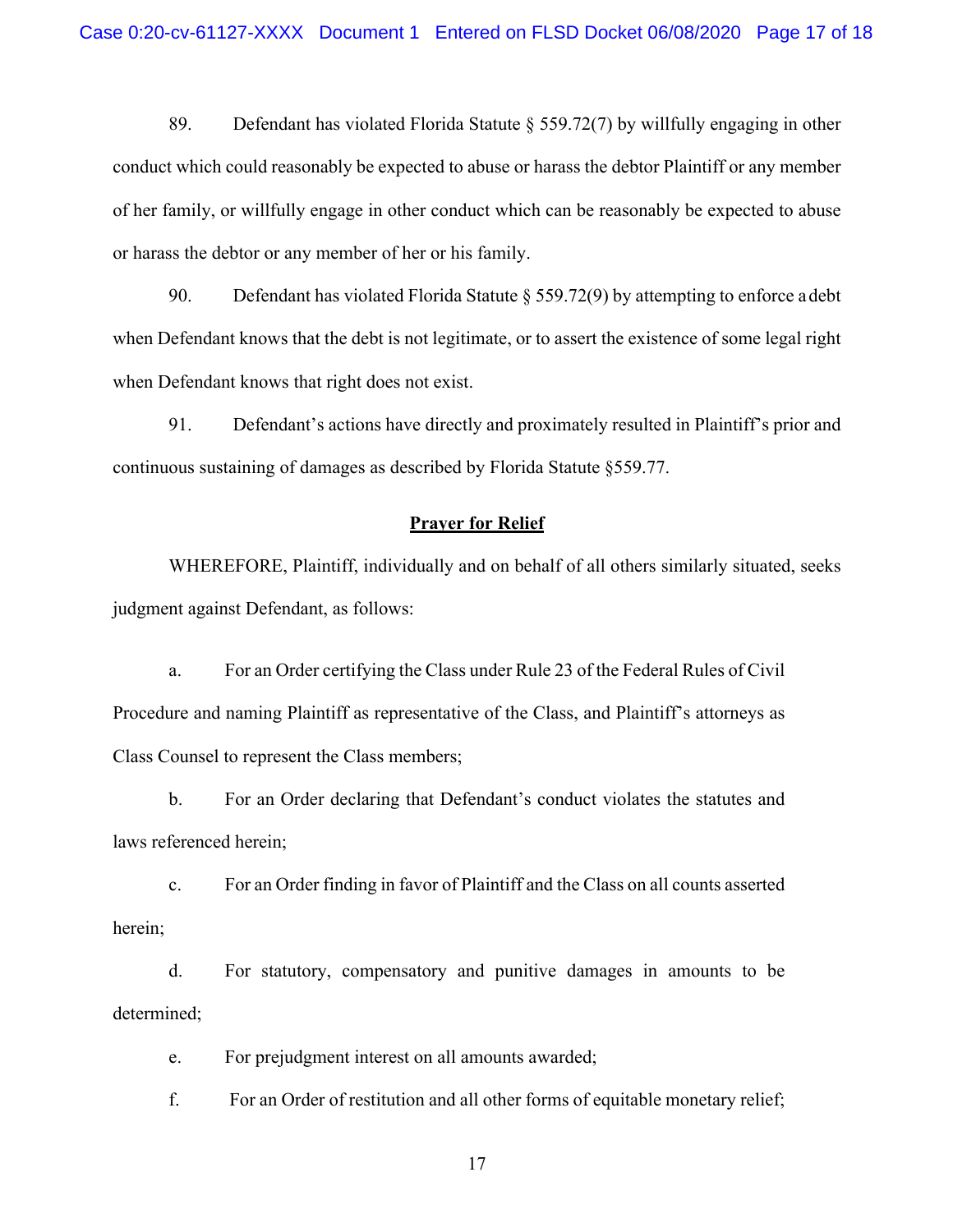g. For injunctive relief as pleaded or as the Court may deem proper; and

h. For a declaration that the housing contract and agreements between

Defendant and Plaintiff and the Class are unenforceable; and

i. For an Order awarding Plaintiff and the Class their reasonable attorneys'

fees, litigation expenses, and costs of suit.

## **DEMAND FOR TRIAL BY JURY**

Plaintiff demands a trial by jury of all issues so triable.

Respectfully submitted,

 *William "Billy" Peerce Howard* William "Billy" Peerce Howard, Esquire Florida Bar No. 0103330 Heather H. Jones, Esquire Florida Bar No. 0118974 Amanda J. Allen, Esquire Florida Bar No. 0098228 THE CONSUMER PROTECTION FIRM 4030 Henderson Boulevard Tampa, FL 33629 Telephone: (813) 500-1500 Facsimile: (813) 435-2369 Billy@TheConsumerProtectionFirm.com Heather@TheConsumerProtectionFirm.com Amanda@TheConsumerProtectionFirm.com

#### \*\*\*\*\*\*\*\*\*\*\*\*\*\*\*\*\*\*\*\*\*\*\*\*\*\*\*\*\*\*\*\*\*\*\*\*\*\*\*\*

John W. Barrett (pending *pro hac vice* admission) Raymond S. Franks, II (pending *pro hac vice*  admission) BAILEY & GLASSER LLP 209 Capitol Street Charleston, WV 25301 Telephone: (304) 345-6555 Facsimile: (304) 342-1110 JBarrett@baileyglasser.com RFranks@baileyglasser.com

## *Attorneys for Plaintiff*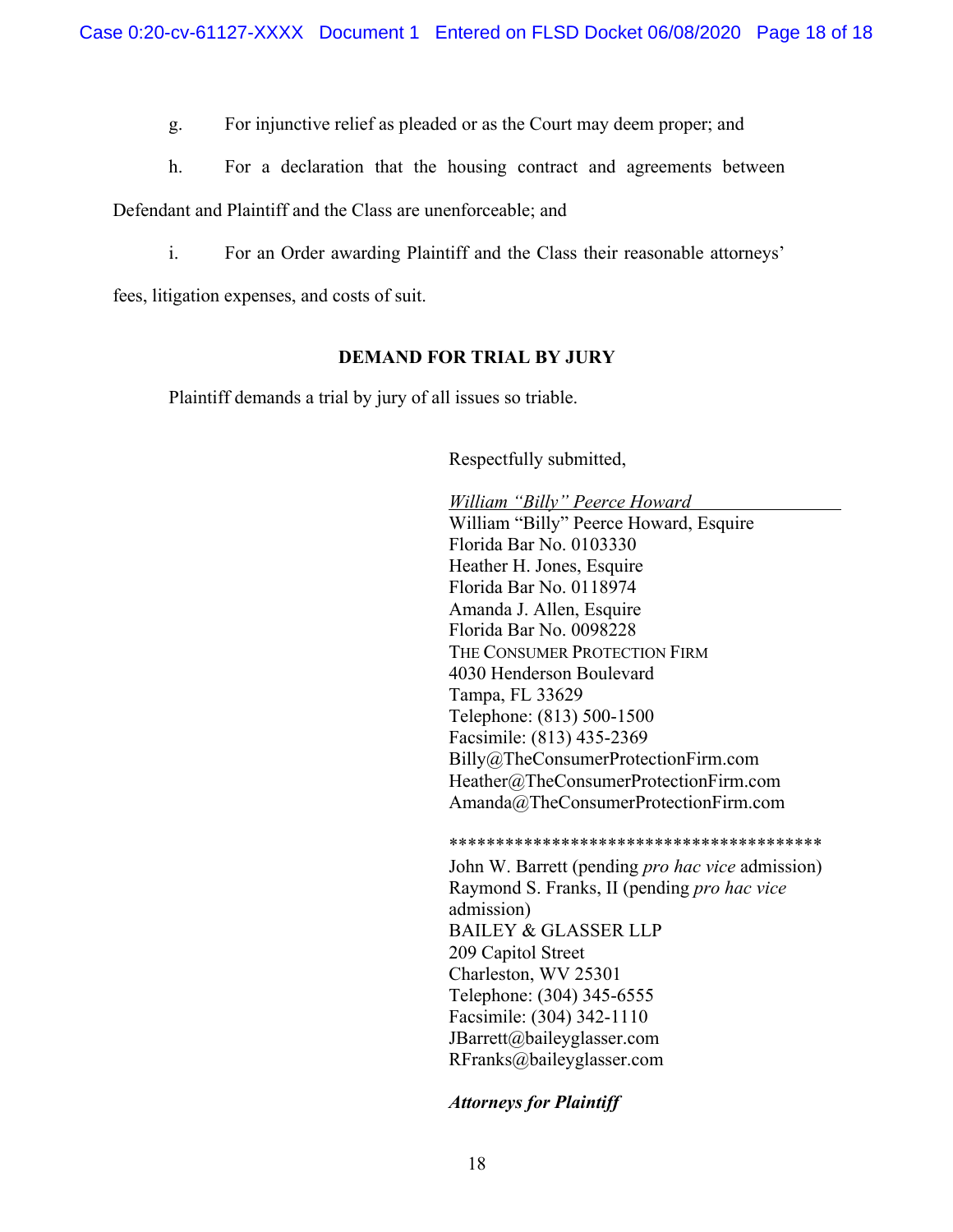

3/26/2020

To: Our Residents and Guarantors:

We are aware of the impact the COVID-19 (Coronavirus) issue is having on all aspects of everyone's lives, and that the cancellations and shutdowns in connection with this pandemic have created new burdens for our residents and guarantors. Please know that our Company has not escaped the consequences either.

We have temporarily changed the way we work and communicate with you due to CDC and other governmental mandates; however, we want you to know that our team is in the community office working diligently to continue to provide you with a quality living environment and a community that you can be proud to call your home.

In conjunction with governmental mandates and to decrease the possibility of virus spread, we have had to close some of our amenities; however, our dedicated management and services teams are on the property handling emergency maintenance calls and daily operational duties.

Although we are sympathetic to this situation and the hardship that this pandemic has caused, we are unable to change the terms of our Lease Agreement.

We appreciate your understanding during this difficult time and please do not hesitate to email us at covid@pacapts.com or contact us at the telephone number below if we can be of assistance.

Sincerely,

The Management Team The Retreat at Orlando 888.750.8101

## EXHIBIT A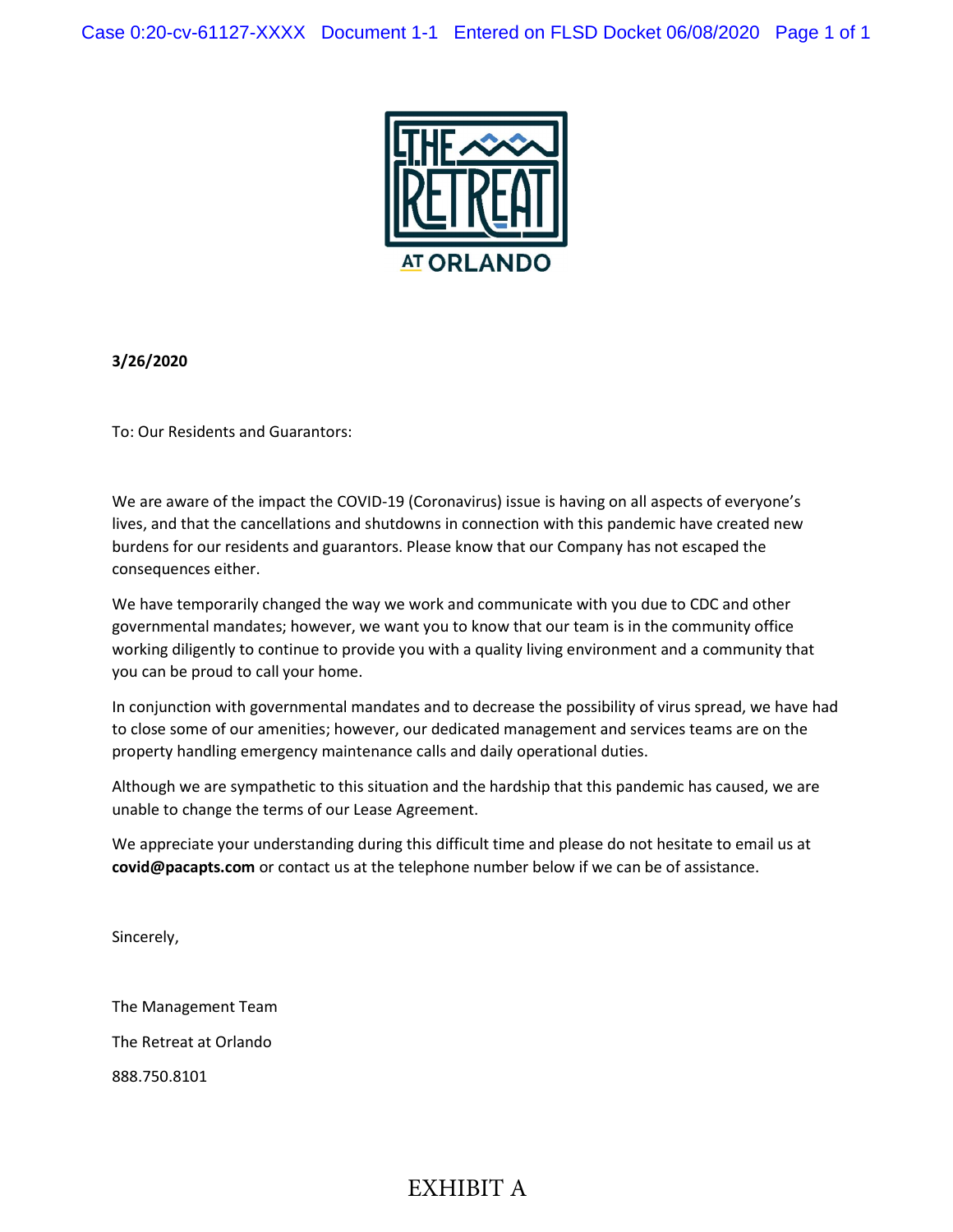# IS 44 (Rev. 0<del>.0.</del> Case 0:20-cv-61127-XXXX Document 12 O FRR SHEETSD Docket 06/08/2020 Page 1 of 2

The JS 44 civil cover sheet and the information contained herein neither replace nor supplement the filing and service of pleadings or other papers as required by law, except as provided by local rules of court. This form,

| I. (a) PLAINTIFFS                                                                                                                                                                                                                                                                                                                                                                                                                                                                                                                                                                                                                                   |                                                                                                                                                                                                                                                                                                                                                                                                                                                                                                                                                                                                                                                |                                                                                                                                                                                                                                                                                                                                                                                                                                                                                                                                                                                                                                                                                                     |                                                                                                                                                                                                                                             | <b>DEFENDANTS</b>                                                                                                                                                                                                                                                                                                                                                                                                     |                                                                                                                                                                                                                                                                                                                                                                                                                                                                                                     |                                                                                                                                                                                                                                                                                                                                                                                                                                                                                                                                                                                                                                                                                                                                                     |  |  |
|-----------------------------------------------------------------------------------------------------------------------------------------------------------------------------------------------------------------------------------------------------------------------------------------------------------------------------------------------------------------------------------------------------------------------------------------------------------------------------------------------------------------------------------------------------------------------------------------------------------------------------------------------------|------------------------------------------------------------------------------------------------------------------------------------------------------------------------------------------------------------------------------------------------------------------------------------------------------------------------------------------------------------------------------------------------------------------------------------------------------------------------------------------------------------------------------------------------------------------------------------------------------------------------------------------------|-----------------------------------------------------------------------------------------------------------------------------------------------------------------------------------------------------------------------------------------------------------------------------------------------------------------------------------------------------------------------------------------------------------------------------------------------------------------------------------------------------------------------------------------------------------------------------------------------------------------------------------------------------------------------------------------------------|---------------------------------------------------------------------------------------------------------------------------------------------------------------------------------------------------------------------------------------------|-----------------------------------------------------------------------------------------------------------------------------------------------------------------------------------------------------------------------------------------------------------------------------------------------------------------------------------------------------------------------------------------------------------------------|-----------------------------------------------------------------------------------------------------------------------------------------------------------------------------------------------------------------------------------------------------------------------------------------------------------------------------------------------------------------------------------------------------------------------------------------------------------------------------------------------------|-----------------------------------------------------------------------------------------------------------------------------------------------------------------------------------------------------------------------------------------------------------------------------------------------------------------------------------------------------------------------------------------------------------------------------------------------------------------------------------------------------------------------------------------------------------------------------------------------------------------------------------------------------------------------------------------------------------------------------------------------------|--|--|
| <b>JENNIFER CICCONE</b>                                                                                                                                                                                                                                                                                                                                                                                                                                                                                                                                                                                                                             |                                                                                                                                                                                                                                                                                                                                                                                                                                                                                                                                                                                                                                                |                                                                                                                                                                                                                                                                                                                                                                                                                                                                                                                                                                                                                                                                                                     |                                                                                                                                                                                                                                             | PREFERRED APARTMENT COMMUNITIES, INC.                                                                                                                                                                                                                                                                                                                                                                                 |                                                                                                                                                                                                                                                                                                                                                                                                                                                                                                     |                                                                                                                                                                                                                                                                                                                                                                                                                                                                                                                                                                                                                                                                                                                                                     |  |  |
| <b>(b)</b> County of Residence of First Listed Plaintiff<br><b>Broward</b><br>(EXCEPT IN U.S. PLAINTIFF CASES)<br>(c) Attorneys (Firm Name, Address, and Telephone Number)<br>William "Billy" Peerce Howard, Esq. & Heather H. Jones, Esq.<br>The Consumer Protection Firm, PLLC<br>4030 Henderson Blvd., Tampa, FL 336029(813) 500-1500                                                                                                                                                                                                                                                                                                            |                                                                                                                                                                                                                                                                                                                                                                                                                                                                                                                                                                                                                                                |                                                                                                                                                                                                                                                                                                                                                                                                                                                                                                                                                                                                                                                                                                     |                                                                                                                                                                                                                                             | County of Residence of First Listed Defendant<br>(IN U.S. PLAINTIFF CASES ONLY)<br>IN LAND CONDEMNATION CASES, USE THE LOCATION OF THE TRACT OF LAND INVOLVED.<br>NOTE:<br>Attorneys (If Known)                                                                                                                                                                                                                       |                                                                                                                                                                                                                                                                                                                                                                                                                                                                                                     |                                                                                                                                                                                                                                                                                                                                                                                                                                                                                                                                                                                                                                                                                                                                                     |  |  |
|                                                                                                                                                                                                                                                                                                                                                                                                                                                                                                                                                                                                                                                     |                                                                                                                                                                                                                                                                                                                                                                                                                                                                                                                                                                                                                                                |                                                                                                                                                                                                                                                                                                                                                                                                                                                                                                                                                                                                                                                                                                     |                                                                                                                                                                                                                                             |                                                                                                                                                                                                                                                                                                                                                                                                                       |                                                                                                                                                                                                                                                                                                                                                                                                                                                                                                     |                                                                                                                                                                                                                                                                                                                                                                                                                                                                                                                                                                                                                                                                                                                                                     |  |  |
| $\Box$ 1 U.S. Government<br>Plaintiff                                                                                                                                                                                                                                                                                                                                                                                                                                                                                                                                                                                                               | 3 Federal Question<br>(U.S. Government Not a Party)                                                                                                                                                                                                                                                                                                                                                                                                                                                                                                                                                                                            |                                                                                                                                                                                                                                                                                                                                                                                                                                                                                                                                                                                                                                                                                                     | (For Diversity Cases Only)<br>and One Box for Defendant)<br><b>PTF</b><br><b>DEF</b><br>PTF<br>DEF<br>Citizen of This State<br>$\Box$ 1<br>$\Box$ 1<br>Incorporated or Principal Place<br>$\Box$ 4<br>$\Box$ 4<br>of Business In This State |                                                                                                                                                                                                                                                                                                                                                                                                                       |                                                                                                                                                                                                                                                                                                                                                                                                                                                                                                     |                                                                                                                                                                                                                                                                                                                                                                                                                                                                                                                                                                                                                                                                                                                                                     |  |  |
| $\Box$ 2 U.S. Government<br>Defendant                                                                                                                                                                                                                                                                                                                                                                                                                                                                                                                                                                                                               | $\Box$ 4 Diversity<br>(Indicate Citizenship of Parties in Item III)                                                                                                                                                                                                                                                                                                                                                                                                                                                                                                                                                                            |                                                                                                                                                                                                                                                                                                                                                                                                                                                                                                                                                                                                                                                                                                     | Citizen of Another State<br>Incorporated and Principal Place<br>$\square$ 5<br>$\Box$ 2<br>$\Box$ 2<br>$\Box$ 5<br>of Business In Another State<br>$\Box$ 3                                                                                 |                                                                                                                                                                                                                                                                                                                                                                                                                       |                                                                                                                                                                                                                                                                                                                                                                                                                                                                                                     |                                                                                                                                                                                                                                                                                                                                                                                                                                                                                                                                                                                                                                                                                                                                                     |  |  |
|                                                                                                                                                                                                                                                                                                                                                                                                                                                                                                                                                                                                                                                     |                                                                                                                                                                                                                                                                                                                                                                                                                                                                                                                                                                                                                                                |                                                                                                                                                                                                                                                                                                                                                                                                                                                                                                                                                                                                                                                                                                     |                                                                                                                                                                                                                                             | Citizen or Subject of a<br>Foreign Country                                                                                                                                                                                                                                                                                                                                                                            | <b>1</b> 3 Foreign Nation                                                                                                                                                                                                                                                                                                                                                                                                                                                                           | $\Box$ 6<br>$\Box$ 6                                                                                                                                                                                                                                                                                                                                                                                                                                                                                                                                                                                                                                                                                                                                |  |  |
| <b>IV. NATURE OF SUIT</b> (Place an "X" in One Box Only)<br><b>CONTRACT</b>                                                                                                                                                                                                                                                                                                                                                                                                                                                                                                                                                                         |                                                                                                                                                                                                                                                                                                                                                                                                                                                                                                                                                                                                                                                | <b>TORTS</b>                                                                                                                                                                                                                                                                                                                                                                                                                                                                                                                                                                                                                                                                                        |                                                                                                                                                                                                                                             | <b>FORFEITURE/PENALTY</b>                                                                                                                                                                                                                                                                                                                                                                                             | <b>BANKRUPTCY</b>                                                                                                                                                                                                                                                                                                                                                                                                                                                                                   | Click here for: Nature of Suit Code Descriptions.<br><b>OTHER STATUTES</b>                                                                                                                                                                                                                                                                                                                                                                                                                                                                                                                                                                                                                                                                          |  |  |
| $\Box$ 110 Insurance<br>$\Box$ 120 Marine<br>$\Box$ 130 Miller Act<br>$\Box$ 140 Negotiable Instrument<br>$\Box$ 150 Recovery of Overpayment<br>& Enforcement of Judgment<br>□ 151 Medicare Act<br>□ 152 Recovery of Defaulted<br><b>Student Loans</b><br>(Excludes Veterans)<br>□ 153 Recovery of Overpayment<br>of Veteran's Benefits<br>160 Stockholders' Suits<br>190 Other Contract<br>□ 195 Contract Product Liability<br>$\Box$ 196 Franchise<br><b>REAL PROPERTY</b><br>210 Land Condemnation<br>$\Box$ 220 Foreclosure<br>□ 230 Rent Lease & Ejectment<br>240 Torts to Land<br>245 Tort Product Liability<br>□ 290 All Other Real Property | PERSONAL INJURY<br>$\Box$ 310 Airplane<br>□ 315 Airplane Product<br>Liability<br>$\Box$ 320 Assault, Libel &<br>Slander<br>□ 330 Federal Employers'<br>Liability<br>□ 340 Marine<br>345 Marine Product<br>Liability<br>□ 350 Motor Vehicle<br>□ 355 Motor Vehicle<br><b>Product Liability</b><br>360 Other Personal<br>Injury<br>$\Box$ 362 Personal Injury -<br>Medical Malpractice<br><b>CIVIL RIGHTS</b><br>$\Box$ 440 Other Civil Rights<br>$\Box$ 441 Voting<br>$\Box$ 442 Employment<br>$\Box$ 443 Housing/<br>Accommodations<br>$\Box$ 445 Amer. w/Disabilities -<br>Employment<br>446 Amer. w/Disabilities -<br>Other<br>448 Education | PERSONAL INJURY<br>365 Personal Injury -<br>Product Liability<br>367 Health Care/<br>Pharmaceutical<br>Personal Injury<br><b>Product Liability</b><br>368 Asbestos Personal<br><b>Injury Product</b><br>Liability<br>PERSONAL PROPERTY<br>370 Other Fraud<br>$\Box$ 371 Truth in Lending<br>380 Other Personal<br>Property Damage<br>385 Property Damage<br>Product Liability<br><b>PRISONER PETITIONS</b><br><b>Habeas Corpus:</b><br>463 Alien Detainee<br>□ 510 Motions to Vacate<br>Sentence<br>□ 530 General<br>535 Death Penalty<br>Other:<br>$\Box$ 540 Mandamus & Other<br>$\Box$ 550 Civil Rights<br><b>1 555 Prison Condition</b><br>560 Civil Detainee -<br>Conditions of<br>Confinement |                                                                                                                                                                                                                                             | □ 625 Drug Related Seizure<br>of Property 21 USC 881<br>$\Box$ 690 Other<br><b>LABOR</b><br>710 Fair Labor Standards<br>Act<br>720 Labor/Management<br>Relations<br>740 Railway Labor Act<br>751 Family and Medical<br>Leave Act<br>790 Other Labor Litigation<br>791 Employee Retirement<br>Income Security Act<br><b>IMMIGRATION</b><br>□ 462 Naturalization Application<br>$\Box$ 465 Other Immigration<br>Actions | 158 122 Appeal 28 USC 158<br>□ 423 Withdrawal<br>28 USC 157<br><b>PROPERTY RIGHTS</b><br>$\Box$ 820 Copyrights<br>□ 830 Patent<br>335 Patent - Abbreviated<br>New Drug Application<br>□ 840 Trademark<br><b>SOCIAL SECURITY</b><br>$\Box$ 861 HIA (1395ff)<br><b>1 862 Black Lung (923)</b><br>$\Box$ 863 DIWC/DIWW (405(g))<br>□ 864 SSID Title XVI<br>$\Box$ 865 RSI (405(g))<br><b>FEDERAL TAX SUITS</b><br>□ 870 Taxes (U.S. Plaintiff<br>or Defendant)<br>□ 871 IRS-Third Party<br>26 USC 7609 | 375 False Claims Act<br>$\Box$ 376 Qui Tam (31 USC<br>3729(a)<br>1 400 State Reapportionment<br>$\Box$ 410 Antitrust<br>$\Box$ 430 Banks and Banking<br>$\Box$ 450 Commerce<br>$\Box$ 460 Deportation<br>1 470 Racketeer Influenced and<br>Corrupt Organizations<br>480 Consumer Credit<br>(15 USC 1681 or 1692)<br>485 Telephone Consumer<br>Protection Act<br>□ 490 Cable/Sat TV<br>$\Box$ 850 Securities/Commodities/<br>Exchange<br>X 890 Other Statutory Actions<br>□ 891 Agricultural Acts<br>□ 893 Environmental Matters<br>□ 895 Freedom of Information<br>Act<br>□ 896 Arbitration<br>$\Box$ 899 Administrative Procedure<br>Act/Review or Appeal of<br><b>Agency Decision</b><br>$\Box$ 950 Constitutionality of<br><b>State Statutes</b> |  |  |
| V. ORIGIN (Place an "X" in One Box Only)<br>$\mathbf{X}$ 1 Original<br>Proceeding                                                                                                                                                                                                                                                                                                                                                                                                                                                                                                                                                                   | $\square$ 2 Removed from<br>$\Box$ 3<br><b>State Court</b>                                                                                                                                                                                                                                                                                                                                                                                                                                                                                                                                                                                     | Remanded from<br>Appellate Court                                                                                                                                                                                                                                                                                                                                                                                                                                                                                                                                                                                                                                                                    | $\Box$ 4 Reinstated or<br>Reopened                                                                                                                                                                                                          | $\Box$ 5<br>(specify)<br>Cite the U.S. Civil Statute under which you are filing (Do not cite jurisdictional statutes unless diversity):                                                                                                                                                                                                                                                                               | Multidistrict<br>□ 6<br>Transferred from<br>Litigation -<br>Another District<br>Transfer                                                                                                                                                                                                                                                                                                                                                                                                            | $\Box$ 8 Multidistrict<br>Litigation -<br>Direct File                                                                                                                                                                                                                                                                                                                                                                                                                                                                                                                                                                                                                                                                                               |  |  |
| VI. CAUSE OF ACTION                                                                                                                                                                                                                                                                                                                                                                                                                                                                                                                                                                                                                                 | Fla. Stat. § 559.72 et seq.<br>Brief description of cause:<br>Violations of the FCCPA                                                                                                                                                                                                                                                                                                                                                                                                                                                                                                                                                          |                                                                                                                                                                                                                                                                                                                                                                                                                                                                                                                                                                                                                                                                                                     |                                                                                                                                                                                                                                             |                                                                                                                                                                                                                                                                                                                                                                                                                       |                                                                                                                                                                                                                                                                                                                                                                                                                                                                                                     |                                                                                                                                                                                                                                                                                                                                                                                                                                                                                                                                                                                                                                                                                                                                                     |  |  |
| VII. REQUESTED IN<br><b>COMPLAINT:</b>                                                                                                                                                                                                                                                                                                                                                                                                                                                                                                                                                                                                              | UNDER RULE 23, F.R.Cv.P.                                                                                                                                                                                                                                                                                                                                                                                                                                                                                                                                                                                                                       | <b>E</b> CHECK IF THIS IS A CLASS ACTION                                                                                                                                                                                                                                                                                                                                                                                                                                                                                                                                                                                                                                                            |                                                                                                                                                                                                                                             | <b>DEMAND \$</b>                                                                                                                                                                                                                                                                                                                                                                                                      | <b>JURY DEMAND:</b>                                                                                                                                                                                                                                                                                                                                                                                                                                                                                 | CHECK YES only if demanded in complaint:<br><b>X</b> Yes<br>$\Box$ No                                                                                                                                                                                                                                                                                                                                                                                                                                                                                                                                                                                                                                                                               |  |  |
| VIII. RELATED CASE(S)<br><b>IF ANY</b>                                                                                                                                                                                                                                                                                                                                                                                                                                                                                                                                                                                                              | (See instructions):                                                                                                                                                                                                                                                                                                                                                                                                                                                                                                                                                                                                                            | <b>JUDGE</b>                                                                                                                                                                                                                                                                                                                                                                                                                                                                                                                                                                                                                                                                                        |                                                                                                                                                                                                                                             |                                                                                                                                                                                                                                                                                                                                                                                                                       | DOCKET NUMBER                                                                                                                                                                                                                                                                                                                                                                                                                                                                                       |                                                                                                                                                                                                                                                                                                                                                                                                                                                                                                                                                                                                                                                                                                                                                     |  |  |
| <b>DATE</b><br>06/08/2020<br><b>FOR OFFICE USE ONLY</b>                                                                                                                                                                                                                                                                                                                                                                                                                                                                                                                                                                                             |                                                                                                                                                                                                                                                                                                                                                                                                                                                                                                                                                                                                                                                | SIGNATURE OF ATTORNEY OF RECORD                                                                                                                                                                                                                                                                                                                                                                                                                                                                                                                                                                                                                                                                     |                                                                                                                                                                                                                                             | /s/ William "Billy" Peerce Howard, Esq.                                                                                                                                                                                                                                                                                                                                                                               |                                                                                                                                                                                                                                                                                                                                                                                                                                                                                                     |                                                                                                                                                                                                                                                                                                                                                                                                                                                                                                                                                                                                                                                                                                                                                     |  |  |
| <b>RECEIPT#</b><br><b>Print</b>                                                                                                                                                                                                                                                                                                                                                                                                                                                                                                                                                                                                                     | <b>AMOUNT</b><br><b>Save As</b>                                                                                                                                                                                                                                                                                                                                                                                                                                                                                                                                                                                                                | <b>APPLYING IFP</b>                                                                                                                                                                                                                                                                                                                                                                                                                                                                                                                                                                                                                                                                                 |                                                                                                                                                                                                                                             | <b>JUDGE</b>                                                                                                                                                                                                                                                                                                                                                                                                          | MAG. JUDGE                                                                                                                                                                                                                                                                                                                                                                                                                                                                                          | <b>Reset</b>                                                                                                                                                                                                                                                                                                                                                                                                                                                                                                                                                                                                                                                                                                                                        |  |  |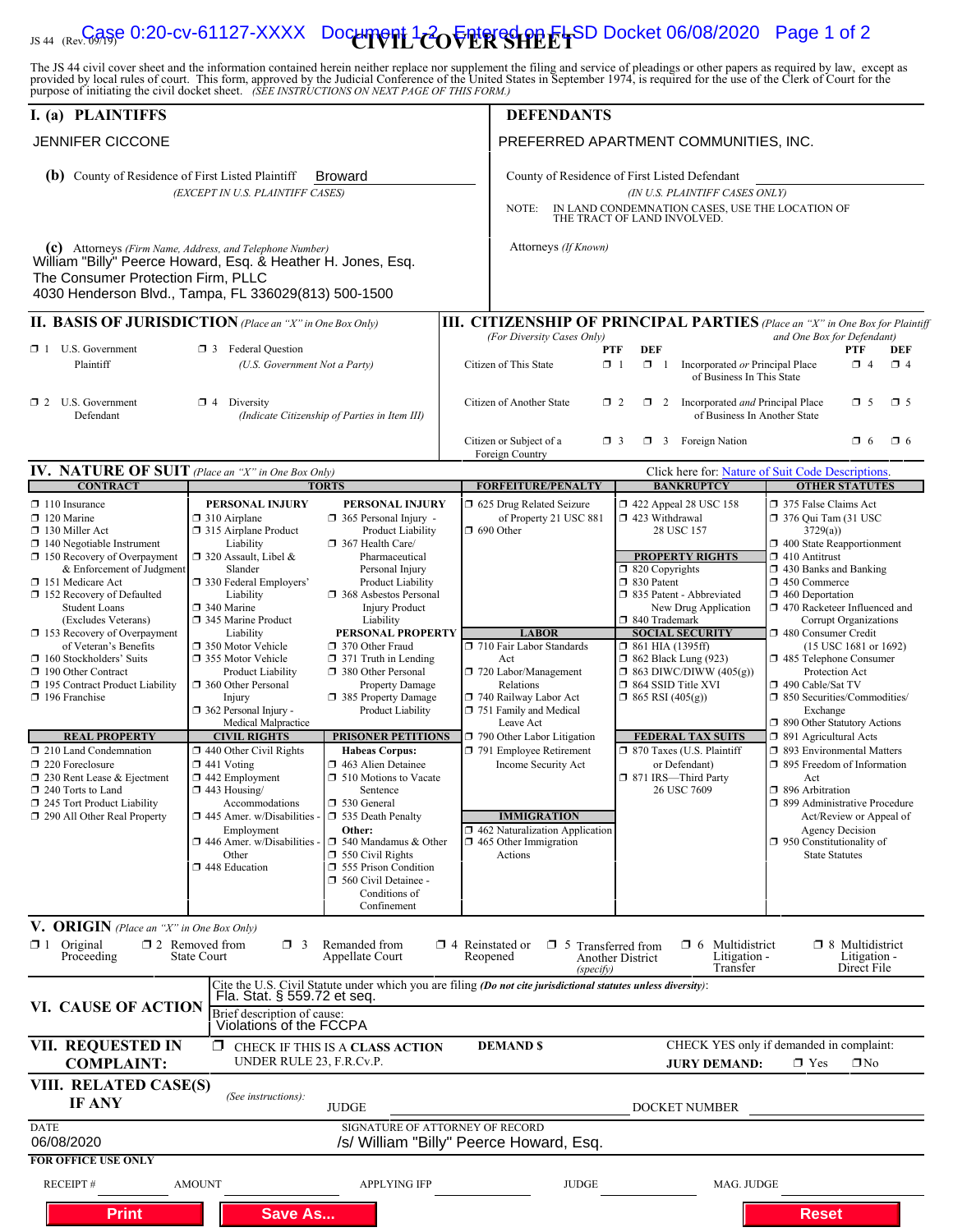#### **INSTRUCTIONS FOR ATTORNEYS COMPLETING CIVIL COVER SHEET FORM JS 44**

Authority For Civil Cover Sheet

The JS 44 civil cover sheet and the information contained herein neither replaces nor supplements the filings and service of pleading or other papers as required by law, except as provided by local rules of court. This form, approved by the Judicial Conference of the United States in September 1974, is required for the use of the Clerk of Court for the purpose of initiating the civil docket sheet. Consequently, a civil cover sheet is submitted to the Clerk of Court for each civil complaint filed. The attorney filing a case should complete the form as follows:

- **I.(a) Plaintiffs-Defendants.** Enter names (last, first, middle initial) of plaintiff and defendant. If the plaintiff or defendant is a government agency, use only the full name or standard abbreviations. If the plaintiff or defendant is an official within a government agency, identify first the agency and then the official, giving both name and title.
- **(b) County of Residence.** For each civil case filed, except U.S. plaintiff cases, enter the name of the county where the first listed plaintiff resides at the time of filing. In U.S. plaintiff cases, enter the name of the county in which the first listed defendant resides at the time of filing. (NOTE: In land condemnation cases, the county of residence of the "defendant" is the location of the tract of land involved.)
- **(c) Attorneys.** Enter the firm name, address, telephone number, and attorney of record. If there are several attorneys, list them on an attachment, noting in this section "(see attachment)".

**II. Jurisdiction.** The basis of jurisdiction is set forth under Rule 8(a), F.R.Cv.P., which requires that jurisdictions be shown in pleadings. Place an "X" in one of the boxes. If there is more than one basis of jurisdiction, precedence is given in the order shown below.

United States plaintiff. (1) Jurisdiction based on 28 U.S.C. 1345 and 1348. Suits by agencies and officers of the United States are included here. United States defendant. (2) When the plaintiff is suing the United States, its officers or agencies, place an "X" in this box.

Federal question. (3) This refers to suits under 28 U.S.C. 1331, where jurisdiction arises under the Constitution of the United States, an amendment to the Constitution, an act of Congress or a treaty of the United States. In cases where the U.S. is a party, the U.S. plaintiff or defendant code takes precedence, and box 1 or 2 should be marked.

Diversity of citizenship. (4) This refers to suits under 28 U.S.C. 1332, where parties are citizens of different states. When Box 4 is checked, the citizenship of the different parties must be checked**.** (See Section III below**; NOTE: federal question actions take precedence over diversity cases.**)

- **III. Residence (citizenship) of Principal Parties.** This section of the JS 44 is to be completed if diversity of citizenship was indicated above. Mark this section for each principal party.
- **IV. Nature of Suit.** Place an "X" in the appropriate box. If there are multiple nature of suit codes associated with the case, pick the nature of suit code that is most applicable. Click here for[: Nature of Suit Code Descriptions](http://www.uscourts.gov/forms/civil-forms/civil-cover-sheet).
- **V. Origin.** Place an "X" in one of the seven boxes.

Original Proceedings. (1) Cases which originate in the United States district courts.

Removed from State Court. (2) Proceedings initiated in state courts may be removed to the district courts under Title 28 U.S.C., Section 1441. Remanded from Appellate Court. (3) Check this box for cases remanded to the district court for further action. Use the date of remand as the filing date.

Reinstated or Reopened. (4) Check this box for cases reinstated or reopened in the district court. Use the reopening date as the filing date. Transferred from Another District. (5) For cases transferred under Title 28 U.S.C. Section 1404(a). Do not use this for within district transfers or multidistrict litigation transfers.

Multidistrict Litigation – Transfer. (6) Check this box when a multidistrict case is transferred into the district under authority of Title 28 U.S.C. Section 1407.

Multidistrict Litigation – Direct File. (8) Check this box when a multidistrict case is filed in the same district as the Master MDL docket. **PLEASE NOTE THAT THERE IS NOT AN ORIGIN CODE 7.** Origin Code 7 was used for historical records and is no longer relevant due to changes in statue.

- **VI. Cause of Action.** Report the civil statute directly related to the cause of action and give a brief description of the cause. **Do not cite jurisdictional statutes unless diversity.** Example: U.S. Civil Statute: 47 USC 553 Brief Description: Unauthorized reception of cable service
- **VII. Requested in Complaint.** Class Action. Place an "X" in this box if you are filing a class action under Rule 23, F.R.Cv.P. Demand. In this space enter the actual dollar amount being demanded or indicate other demand, such as a preliminary injunction. Jury Demand. Check the appropriate box to indicate whether or not a jury is being demanded.
- **VIII. Related Cases.** This section of the JS 44 is used to reference related pending cases, if any. If there are related pending cases, insert the docket numbers and the corresponding judge names for such cases.

**Date and Attorney Signature.** Date and sign the civil cover sheet.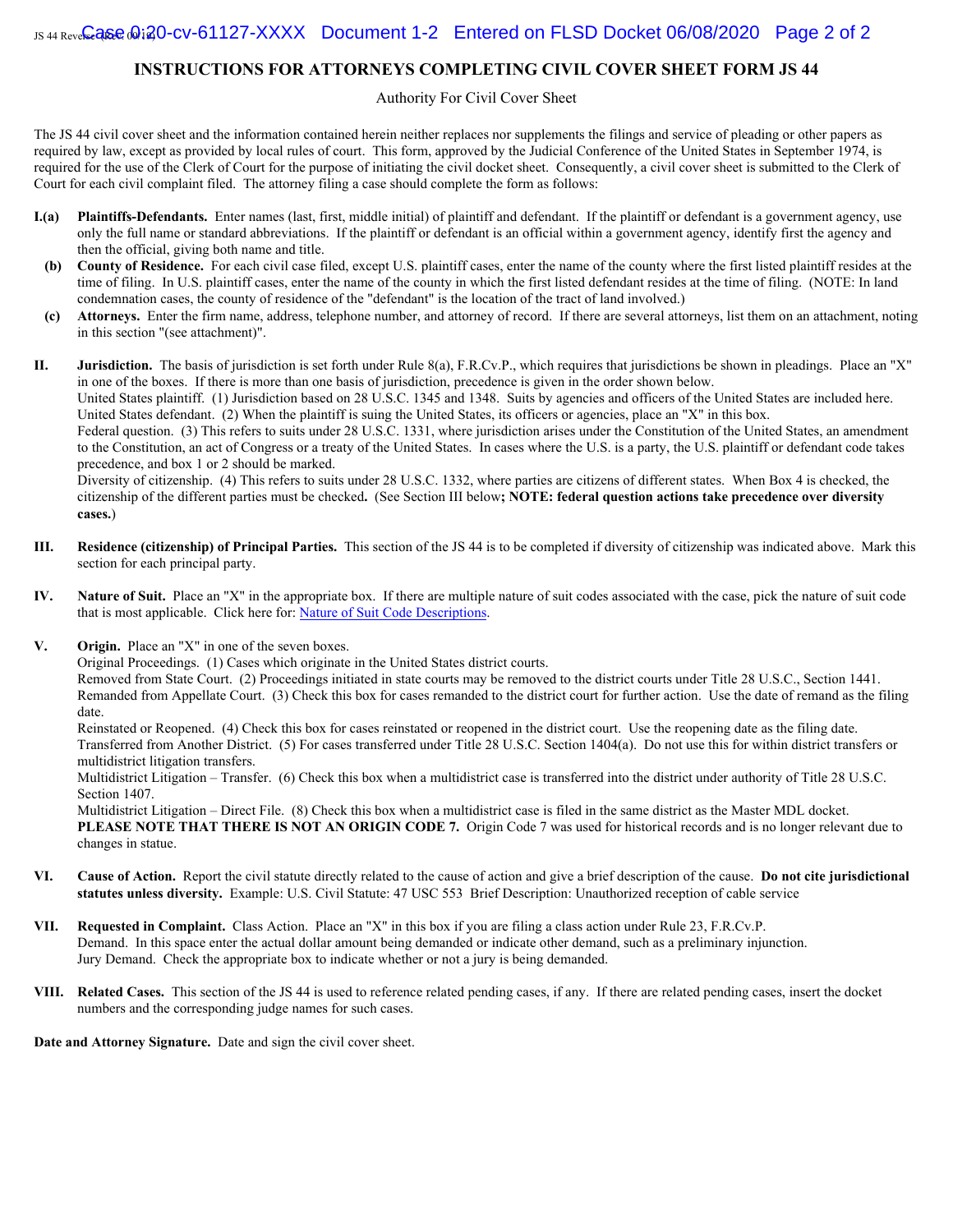Case 0:20-cv-61127-XXXX Document 1-3 Entered on FLSD Docket 06/08/2020 Page 1 of 2

AO 440 (Rev. 06/12) Summons in a Civil Action

# UNITED STATES DISTRICT COURT

for the

Southern District of Florida

) ) ) ) ) ) ) ) ) ) ) )

JENNIFER CICCONE, individually and on behalf of all others similarly situated,

*Plaintiff(s)*

v. Civil Action No.

PREFERRED APARTMENT COMMUNITIES, INC.

*Defendant(s)*

## **SUMMONS IN A CIVIL ACTION**

To: *(Defendant's name and address)* Preferred Apartment Communities, Inc.

C/O Jeffrey Sprain 3284 Northside Parkway NW, Suite 150 Atlanta, GA 30327

A lawsuit has been filed against you.

Within 21 days after service of this summons on you (not counting the day you received it) — or 60 days if you are the United States or a United States agency, or an officer or employee of the United States described in Fed. R. Civ. P. 12 (a)(2) or  $(3)$  — you must serve on the plaintiff an answer to the attached complaint or a motion under Rule 12 of the Federal Rules of Civil Procedure. The answer or motion must be served on the plaintiff or plaintiff's attorney, whose name and address are: The Consumer Protection Firm

William "Billy" Peerce Howard, Esq. Amanda J. Allen, Esq. Heather H. Jones, Esq. 4030 Henderson Blvd. Tampa, FL 33629

If you fail to respond, judgment by default will be entered against you for the relief demanded in the complaint. You also must file your answer or motion with the court.

*CLERK OF COURT*

Date:

*Signature of Clerk or Deputy Clerk*